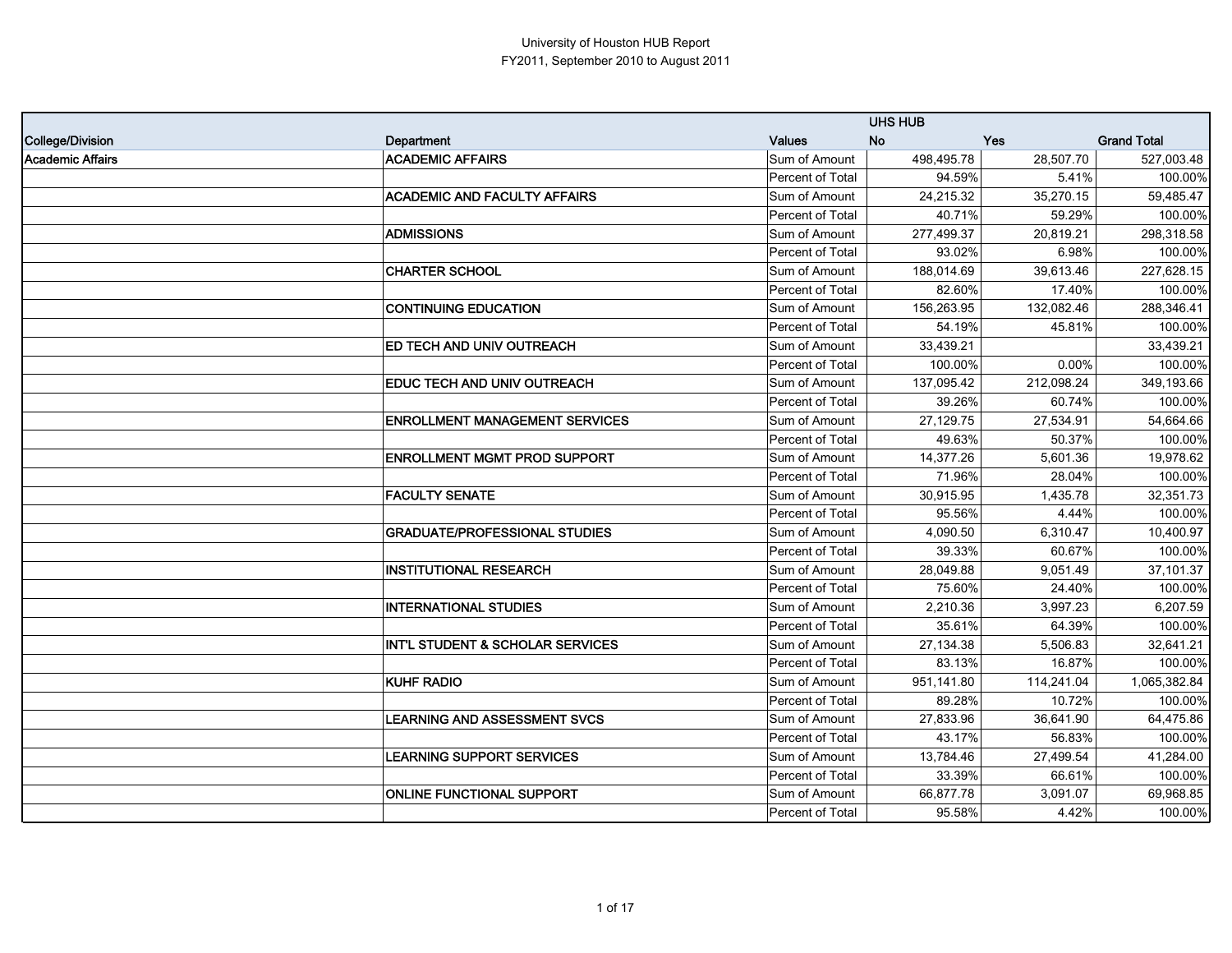|                                          |                                       |                  | <b>UHS HUB</b> |              |                    |
|------------------------------------------|---------------------------------------|------------------|----------------|--------------|--------------------|
| College/Division                         | Department                            | <b>Values</b>    | <b>No</b>      | <b>Yes</b>   | <b>Grand Total</b> |
|                                          | <b>PUBLIC BROADCASTING</b>            | Sum of Amount    | 317.33         |              | 317.33             |
|                                          |                                       | Percent of Total | 100.00%        | 0.00%        | 100.00%            |
|                                          | REGISTRATION AND ACADEMIC RECO        | Sum of Amount    | 113,970.91     | 15,315.42    | 129,286.33         |
|                                          |                                       | Percent of Total | 88.15%         | 11.85%       | 100.00%            |
|                                          | <b>SCHOLARSHIPS AND FINANCIAL AID</b> | Sum of Amount    | 144,093.95     | 22,540.50    | 166,634.45         |
|                                          |                                       | Percent of Total | 86.47%         | 13.53%       | 100.00%            |
|                                          | TV PUBLIC BROADCASTING                | Sum of Amount    | 930,522.32     | 122,136.06   | 1,052,658.38       |
|                                          |                                       | Percent of Total | 88.40%         | 11.60%       | 100.00%            |
|                                          | UH OFF-CAMPUS SUPPORT                 | Sum of Amount    | 86,876.68      | 112,019.33   | 198,896.01         |
|                                          |                                       | Percent of Total | 43.68%         | 56.32%       | 100.00%            |
|                                          | UH WELCOME CENTER                     | Sum of Amount    | 61,759.81      | 5,009.69     | 66,769.50          |
|                                          |                                       | Percent of Total | 92.50%         | 7.50%        | 100.00%            |
|                                          | UNDERGRADUATE SCHOLARS                | Sum of Amount    | 41,388.97      | 31,297.26    | 72,686.23          |
|                                          |                                       | Percent of Total | 56.94%         | 43.06%       | 100.00%            |
|                                          | <b>UNDERGRADUATE STUDIES</b>          | Sum of Amount    | 5,467.30       | 4,542.79     | 10,010.09          |
|                                          |                                       | Percent of Total | 54.62%         | 45.38%       | 100.00%            |
|                                          | UNIVERSITY TESTING SERVICES           | Sum of Amount    | 130,785.53     | 16,473.87    | 147,259.40         |
|                                          |                                       | Percent of Total | 88.81%         | 11.19%       | 100.00%            |
|                                          | URBAN EXPERIENCE VPSA                 | Sum of Amount    | 571.97         | 4,968.52     | 5,540.49           |
|                                          |                                       | Percent of Total | 10.32%         | 89.68%       | 100.00%            |
|                                          | <b>VETERAN SERVICES</b>               | Sum of Amount    | 6,597.76       | 1,401.27     | 7,999.03           |
|                                          |                                       | Percent of Total | 82.48%         | 17.52%       | 100.00%            |
| <b>Academic Affairs Sum of Amount</b>    |                                       |                  | 4,030,922.35   | 1,045,007.55 | 5,075,929.90       |
| <b>Academic Affairs Percent of Total</b> |                                       |                  | 79.41%         | 20.59%       | 100.00%            |
| Administration and Finance               | <b>ADMINISTRATION &amp; FINANCE</b>   | Sum of Amount    | 51,674.92      | 7,578.14     | 59,253.06          |
|                                          |                                       | Percent of Total | 87.21%         | 12.79%       | 100.00%            |
|                                          | <b>AUXILIARY SERVICES OPERATIONS</b>  | Sum of Amount    | 248,974.83     | 336,424.49   | 585,399.32         |
|                                          |                                       | Percent of Total | 42.53%         | 57.47%       | 100.00%            |
|                                          | <b>BUDGET</b>                         | Sum of Amount    | 5,761.46       | 2,817.31     | 8,578.77           |
|                                          |                                       | Percent of Total | 67.16%         | 32.84%       | 100.00%            |
|                                          | <b>BUSINESS SERVICES</b>              | Sum of Amount    | 99,376.23      |              | 99,376.23          |
|                                          |                                       | Percent of Total | 100.00%        | 0.00%        | 100.00%            |
|                                          | <b>BUSINESS SERVICES OPERATIONS</b>   | Sum of Amount    | 17,567.70      | 13,636.33    | 31,204.03          |
|                                          |                                       | Percent of Total | 56.30%         | 43.70%       | 100.00%            |
|                                          | <b>CENTRAL FACILITY SERVICES</b>      | Sum of Amount    | 152,492.89     | 9,706.10     | 162,198.99         |
|                                          |                                       | Percent of Total | 94.02%         | 5.98%        | 100.00%            |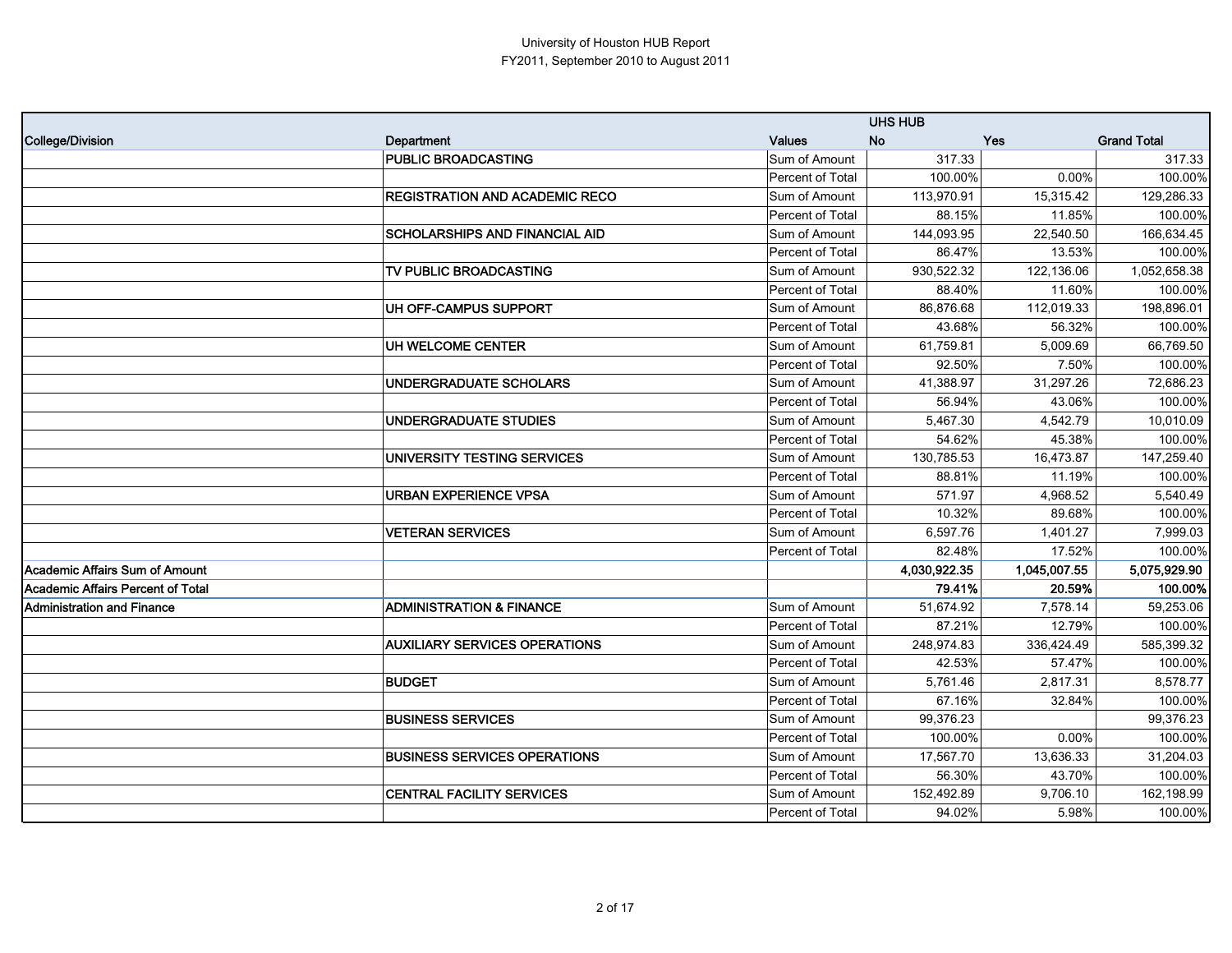|                  |                                                  |                  | <b>UHS HUB</b> |               |                    |
|------------------|--------------------------------------------------|------------------|----------------|---------------|--------------------|
| College/Division | Department                                       | <b>Values</b>    | <b>No</b>      | <b>Yes</b>    | <b>Grand Total</b> |
|                  | <b>CULLEN PERFORMANCE HALL</b>                   | Sum of Amount    | 126,276.86     | 13,642.27     | 139,919.13         |
|                  |                                                  | Percent of Total | 90.25%         | 9.75%         | 100.00%            |
|                  | <b>ENTERPRISE SYSTEMS</b>                        | Sum of Amount    | 3,625,025.49   | 2,256,494.47  | 5,881,519.96       |
|                  |                                                  | Percent of Total | 61.63%         | 38.37%        | 100.00%            |
|                  | <b>ENVIRONMENTAL HEALTH RISK MGMT</b>            | Sum of Amount    | 191,484.96     | 10,942.86     | 202,427.82         |
|                  |                                                  | Percent of Total | 94.59%         | 5.41%         | 100.00%            |
|                  | <b>FACILITIES MANAGEMENT</b>                     | Sum of Amount    | 46,941.44      | 23,409.82     | 70,351.26          |
|                  |                                                  | Percent of Total | 66.72%         | 33.28%        | 100.00%            |
|                  | <b>FACILITIES PLANNING &amp; CONSTRUCTION</b>    | Sum of Amount    | 84,332,263.99  | 23,963,910.93 | 108,296,174.92     |
|                  |                                                  | Percent of Total | 77.87%         | 22.13%        | 100.00%            |
|                  | <b>FINANCE-A&amp;F</b>                           | Sum of Amount    | 117,046.23     | 25,408.17     | 142,454.40         |
|                  |                                                  | Percent of Total | 82.16%         | 17.84%        | 100.00%            |
|                  | <b>FINANCIAL REPORTING</b>                       | Sum of Amount    | 609.12         | 525.35        | 1,134.47           |
|                  |                                                  | Percent of Total | 53.69%         | 46.31%        | 100.00%            |
|                  | <b>HIGH PERFORMANCE COMPUTING &amp; NETWORKS</b> | Sum of Amount    | 35,825.19      | 16,545.24     | 52,370.43          |
|                  |                                                  | Percent of Total | 68.41%         | 31.59%        | 100.00%            |
|                  | <b>HUMAN RESOURCES</b>                           | Sum of Amount    | 43,357.76      | 26,535.80     | 69,893.56          |
|                  |                                                  | Percent of Total | 62.03%         | 37.97%        | 100.00%            |
|                  | <b>INST - ADMINISTRATION &amp; FINANCE</b>       | Sum of Amount    | 4,000.00       |               | 4,000.00           |
|                  |                                                  | Percent of Total | 100.00%        | 0.00%         | 100.00%            |
|                  | <b>INST - BUDGET</b>                             | Sum of Amount    | 71,274.60      | 4,854.67      | 76,129.27          |
|                  |                                                  | Percent of Total | 93.62%         | 6.38%         | 100.00%            |
|                  | <b>INST - BUSINESS SERVICES</b>                  | Sum of Amount    | 4,350,072.87   | 2,542.00      | 4,352,614.87       |
|                  |                                                  | Percent of Total | 99.94%         | 0.06%         | 100.00%            |
|                  | <b>INST - FINANCE</b>                            | Sum of Amount    | 25,530.40      |               | 25,530.40          |
|                  |                                                  | Percent of Total | 100.00%        | 0.00%         | 100.00%            |
|                  | <b>INST - FINANCIAL ACCOUNTING</b>               | Sum of Amount    | 16,875.00      |               | 16,875.00          |
|                  |                                                  | Percent of Total | 100.00%        | 0.00%         | 100.00%            |
|                  | <b>INST - PLANT</b>                              | Sum of Amount    | 294,128.56     | 161,425.00    | 455,553.56         |
|                  |                                                  | Percent of Total | 64.57%         | 35.43%        | 100.00%            |
|                  | <b>MINOR AND PLANNED PROJECTS</b>                | Sum of Amount    | 11,919.34      | 1,265.41      | 13,184.75          |
|                  |                                                  | Percent of Total | 90.40%         | 9.60%         | 100.00%            |
|                  | <b>ONE CARD PROGRAM</b>                          | Sum of Amount    | 173,848.01     | 10,359.28     | 184,207.29         |
|                  |                                                  | Percent of Total | 94.38%         | 5.62%         | 100.00%            |
|                  | PARKING & TRANSPORTATION OPERATIONS              | Sum of Amount    | 818,756.41     | 1,601,023.28  | 2,419,779.69       |
|                  |                                                  | Percent of Total | 33.84%         | 66.16%        | 100.00%            |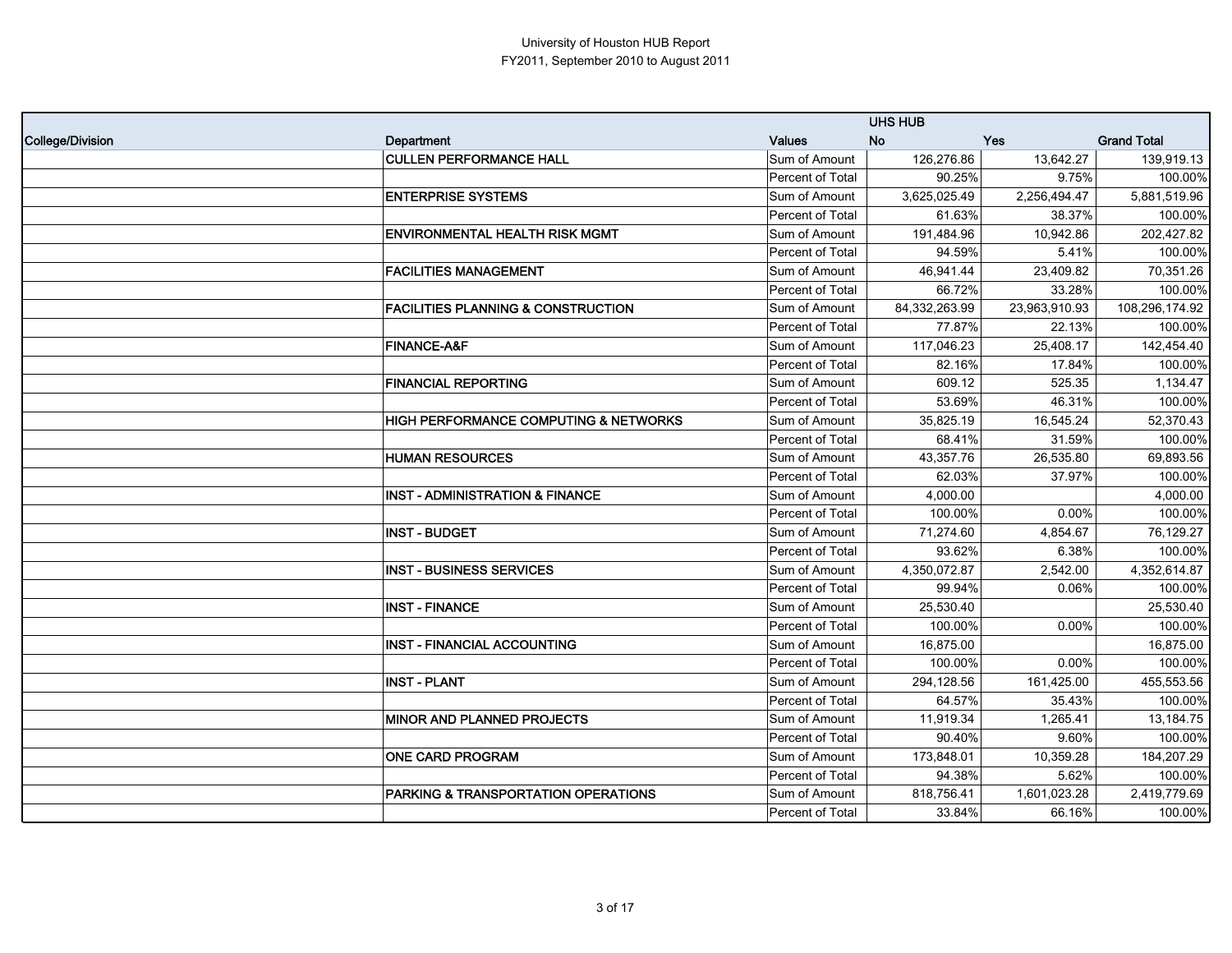|                  |                                          |                  | <b>UHS HUB</b> |              |                    |
|------------------|------------------------------------------|------------------|----------------|--------------|--------------------|
| College/Division | Department                               | <b>Values</b>    | <b>No</b>      | <b>Yes</b>   | <b>Grand Total</b> |
|                  | <b>PHY PLANT-AUTOMOTIVE</b>              | Sum of Amount    | 155,519.73     | 37,236.65    | 192,756.38         |
|                  |                                          | Percent of Total | 80.68%         | 19.32%       | 100.00%            |
|                  | <b>PHY PLANT-CUSTODIAL SVCS</b>          | Sum of Amount    | 91,518.41      | 3,357.30     | 94,875.71          |
|                  |                                          | Percent of Total | 96.46%         | 3.54%        | 100.00%            |
|                  | PHY PLANT-GROUNDS MAINT                  | Sum of Amount    | 165,695.35     | 38,195.15    | 203,890.50         |
|                  |                                          | Percent of Total | 81.27%         | 18.73%       | 100.00%            |
|                  | PHY PLANT-SOLID WASTE                    | Sum of Amount    | 105,157.95     | 2,006.88     | 107,164.83         |
|                  |                                          | Percent of Total | 98.13%         | 1.87%        | 100.00%            |
|                  | <b>PHYSICAL PLANT</b>                    | Sum of Amount    | 909,247.32     | 1,104,756.80 | 2,014,004.12       |
|                  |                                          | Percent of Total | 45.15%         | 54.85%       | 100.00%            |
|                  | POLICE                                   | Sum of Amount    | 583,775.80     | 389,929.57   | 973,705.37         |
|                  |                                          | Percent of Total | 59.95%         | 40.05%       | 100.00%            |
|                  | <b>POSTAL SERVICES OPERATIONS</b>        | Sum of Amount    | 143,006.11     | 11,534.04    | 154,540.15         |
|                  |                                          | Percent of Total | 92.54%         | 7.46%        | 100.00%            |
|                  | PRINTING OPERATIONS                      | Sum of Amount    | 188,858.78     | 8,538.81     | 197,397.59         |
|                  |                                          | Percent of Total | 95.67%         | 4.33%        | 100.00%            |
|                  | <b>PURCHASED UTILITIES</b>               | Sum of Amount    | 67,157.26      | 12,614.07    | 79,771.33          |
|                  |                                          | Percent of Total | 84.19%         | 15.81%       | 100.00%            |
|                  | <b>REAL ESTATE SERVICES</b>              | Sum of Amount    | 9,463.90       |              | 9,463.90           |
|                  |                                          | Percent of Total | 100.00%        | 0.00%        | 100.00%            |
|                  | <b>RESIDENTIAL MAINTENANCE</b>           | Sum of Amount    | 59.50          |              | 59.50              |
|                  |                                          | Percent of Total | 100.00%        | 0.00%        | 100.00%            |
|                  | <b>SKILLED TRADES</b>                    | Sum of Amount    | 99,240.96      | 24,712.75    | 123,953.71         |
|                  |                                          | Percent of Total | 80.06%         | 19.94%       | 100.00%            |
|                  | <b>STUDENT FINANCIAL SERVICES</b>        | Sum of Amount    | 198,249.87     | 55,438.29    | 253,688.16         |
|                  |                                          | Percent of Total | 78.15%         | 21.85%       | 100.00%            |
|                  | <b>TECHNOLOGY SERVICES &amp; SUPPORT</b> | Sum of Amount    | 1,281,254.48   | 1,991,171.57 | 3,272,426.05       |
|                  |                                          | Percent of Total | 39.15%         | 60.85%       | 100.00%            |
|                  | UIT SECURITY                             | Sum of Amount    | 162,276.40     | 38,277.66    | 200,554.06         |
|                  |                                          | Percent of Total | 80.91%         | 19.09%       | 100.00%            |
|                  | UNIV PROPERTY SERVICES OPERATIONS        | Sum of Amount    | 2,450,912.59   | 251,977.64   | 2,702,890.23       |
|                  |                                          | Percent of Total | 90.68%         | 9.32%        | 100.00%            |
|                  | UNIVERSITY INFORMATION TECHNOLOGY        | Sum of Amount    | 85,940.23      | 148,021.84   | 233,962.07         |
|                  |                                          | Percent of Total | 36.73%         | 63.27%       | 100.00%            |
|                  | UTILITY & TECHNICAL SERVICES             | Sum of Amount    | 675,025.46     | 151,837.46   | 826,862.92         |
|                  |                                          | Percent of Total | 81.64%         | 18.36%       | 100.00%            |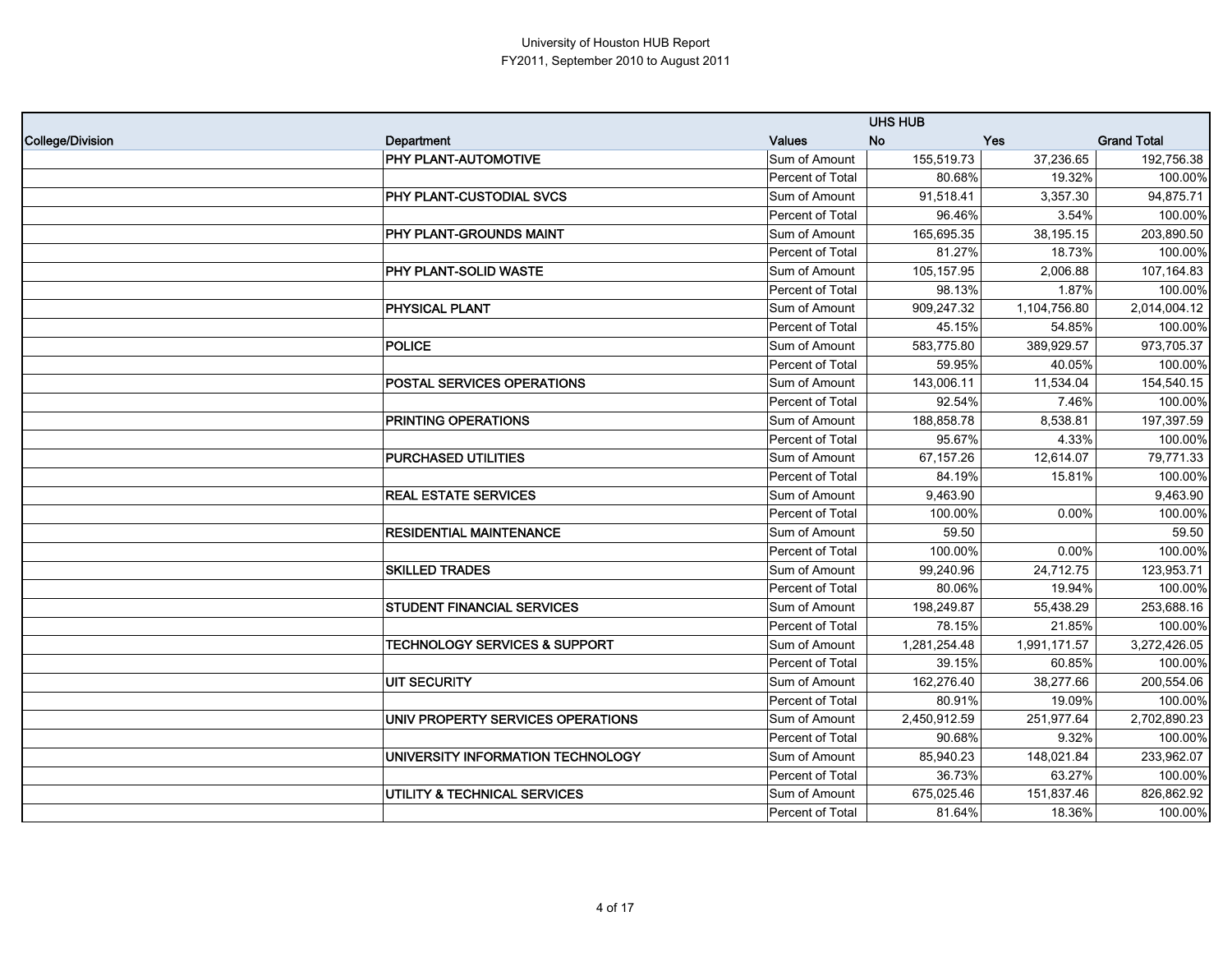|                                                    |                                       |                  | <b>UHS HUB</b> |               |                    |
|----------------------------------------------------|---------------------------------------|------------------|----------------|---------------|--------------------|
| College/Division                                   | Department                            | Values           | <b>No</b>      | <b>Yes</b>    | <b>Grand Total</b> |
| <b>Administration and Finance Sum of Amount</b>    |                                       |                  | 102,233,444.36 | 32,758,653.40 | 134,992,097.76     |
| <b>Administration and Finance Percent of Total</b> |                                       |                  | 75.73%         | 24.27%        | 100.00%            |
| Architecture                                       | <b>ARCHITECTURE</b>                   | Sum of Amount    | 25.00          |               | 25.00              |
|                                                    |                                       | Percent of Total | 100.00%        | 0.00%         | 100.00%            |
|                                                    | <b>DEAN, ARCHITECTURE</b>             | Sum of Amount    | 459,003.88     | 160,197.98    | 619,201.86         |
|                                                    |                                       | Percent of Total | 74.13%         | 25.87%        | 100.00%            |
| <b>Architecture Sum of Amount</b>                  |                                       |                  | 459,028.88     | 160,197.98    | 619,226.86         |
| <b>Architecture Percent of Total</b>               |                                       |                  | 74.13%         | 25.87%        | 100.00%            |
| <b>Athletics</b>                                   | <b>INTERCOLLEGIATE ATHLETICS</b>      | Sum of Amount    | 5,018,898.36   | 1,205,951.91  | 6,224,850.27       |
|                                                    |                                       | Percent of Total | 80.63%         | 19.37%        | 100.00%            |
| <b>Athletics Sum of Amount</b>                     |                                       |                  | 5,018,898.36   | 1,205,951.91  | 6,224,850.27       |
| <b>Athletics Percent of Total</b>                  |                                       |                  | 80.63%         | 19.37%        | 100.00%            |
| <b>Business Administration</b>                     | <b>ACCOUNTANCY AND TAXATION</b>       | Sum of Amount    | 16,449.41      | 13,863.04     | 30,312.45          |
|                                                    |                                       | Percent of Total | 54.27%         | 45.73%        | 100.00%            |
|                                                    | <b>ACCOUNTING CERTIFICATE PROGRAM</b> | Sum of Amount    | 46,442.15      | 4,812.53      | 51,254.68          |
|                                                    |                                       | Percent of Total | 90.61%         | 9.39%         | 100.00%            |
|                                                    | <b>BAUER CAREER SERVICES CTR</b>      | Sum of Amount    | 79,549.13      | 18,498.88     | 98,048.01          |
|                                                    |                                       | Percent of Total | 81.13%         | 18.87%        | 100.00%            |
|                                                    | <b>BAUER COMMUNICATIONS</b>           | Sum of Amount    | 196,379.73     | 12,132.88     | 208,512.61         |
|                                                    |                                       | Percent of Total | 94.18%         | 5.82%         | 100.00%            |
|                                                    | <b>BAUER DIVISION OF TECHNOLOGY</b>   | Sum of Amount    | 143,950.54     | 52,011.83     | 195,962.37         |
|                                                    |                                       | Percent of Total | 73.46%         | 26.54%        | 100.00%            |
|                                                    | <b>CTR FOR EXECUTIVE DEVELOPMENT</b>  | Sum of Amount    | 447.11         | 1,027.75      | 1,474.86           |
|                                                    |                                       | Percent of Total | 30.32%         | 69.68%        | 100.00%            |
|                                                    | <b>DEAN'S OFFICE, BAUER COLLEGE</b>   | Sum of Amount    | 849,890.15     | 243,774.76    | 1,093,664.91       |
|                                                    |                                       | Percent of Total | 77.71%         | 22.29%        | 100.00%            |
|                                                    | <b>DECISION AND INFORMATION SCIEN</b> | Sum of Amount    | 62,401.38      | 15,398.54     | 77,799.92          |
|                                                    |                                       | Percent of Total | 80.21%         | 19.79%        | 100.00%            |
|                                                    | <b>EXECUTIVE DEGREE PROGRAMS</b>      | Sum of Amount    | 225,945.45     | 130,280.50    | 356,225.95         |
|                                                    |                                       | Percent of Total | 63.43%         | 36.57%        | 100.00%            |
|                                                    | <b>FINANCE-BAUER COLLEGE</b>          | Sum of Amount    | 82,974.51      | 8,243.20      | 91,217.71          |
|                                                    |                                       | Percent of Total | 90.96%         | 9.04%         | 100.00%            |
|                                                    | <b>GLOBAL ENERGY MGMT INST</b>        | Sum of Amount    | 13,694.21      |               | 13,694.21          |
|                                                    |                                       | Percent of Total | 100.00%        | 0.00%         | 100.00%            |
|                                                    | <b>MANAGEMENT-BAUER COLLEGE</b>       | Sum of Amount    | 126,856.49     | 19,352.78     | 146,209.27         |
|                                                    |                                       | Percent of Total | 86.76%         | 13.24%        | 100.00%            |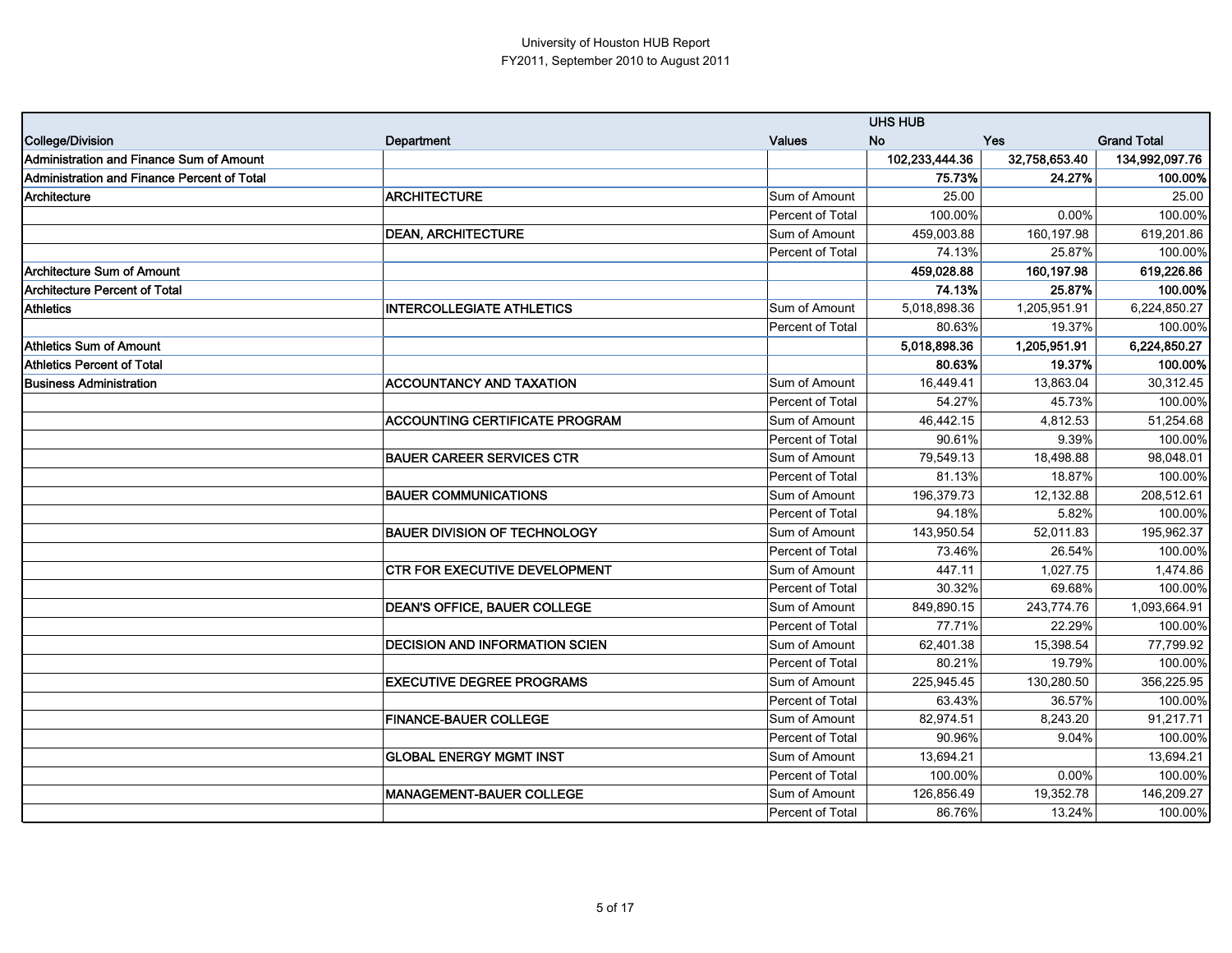|                                                 |                                              |                  | <b>UHS HUB</b> |            |                    |
|-------------------------------------------------|----------------------------------------------|------------------|----------------|------------|--------------------|
| College/Division                                | Department                                   | <b>Values</b>    | <b>No</b>      | <b>Yes</b> | <b>Grand Total</b> |
|                                                 | <b>MARKETING-BAUER COLLEGE</b>               | Sum of Amount    | 19,114.82      | 7,987.34   | 27,102.16          |
|                                                 |                                              | Percent of Total | 70.53%         | 29.47%     | 100.00%            |
|                                                 | <b>MBA STUDENT SERVICES CENTER</b>           | Sum of Amount    | 32,694.75      | 51,261.25  | 83,956.00          |
|                                                 |                                              | Percent of Total | 38.94%         | 61.06%     | 100.00%            |
|                                                 | <b>SALES EXCELLENCE INSTITUTE</b>            | Sum of Amount    | 76,413.05      | 6,663.13   | 83,076.18          |
|                                                 |                                              | Percent of Total | 91.98%         | 8.02%      | 100.00%            |
|                                                 | <b>SMALL BUSINESS DEV CENTER</b>             | Sum of Amount    | 387,083.42     | 124,004.19 | 511,087.61         |
|                                                 |                                              | Percent of Total | 75.74%         | 24.26%     | 100.00%            |
|                                                 | UNDERGRAD BUSINESS PROG                      | Sum of Amount    | 51,559.83      | 6,679.45   | 58,239.28          |
|                                                 |                                              | Percent of Total | 88.53%         | 11.47%     | 100.00%            |
|                                                 | <b>WOLFF CTR FOR ENTREPRENEURSHIP</b>        | Sum of Amount    | 15,185.40      | 1,751.47   | 16,936.87          |
|                                                 |                                              | Percent of Total | 89.66%         | 10.34%     | 100.00%            |
| <b>Business Administration Sum of Amount</b>    |                                              |                  | 2,427,031.53   | 717.743.52 | 3,144,775.05       |
| <b>Business Administration Percent of Total</b> |                                              |                  | 77.18%         | 22.82%     | 100.00%            |
| <b>Chancellor/President</b>                     | <b>COMMUNITY RELATIONS &amp; INST ACCESS</b> | Sum of Amount    | 788.71         | 3,209.13   | 3,997.84           |
|                                                 |                                              | Percent of Total | 19.73%         | 80.27%     | 100.00%            |
|                                                 | OFFICE OF EQUAL OPPORTUNITY SRVS             | Sum of Amount    | 5,767.15       | 3,639.48   | 9,406.63           |
|                                                 |                                              | Percent of Total | 61.31%         | 38.69%     | 100.00%            |
|                                                 | <b>PRESIDENT</b>                             | Sum of Amount    | 66,135.53      | 21,026.03  | 87,161.56          |
|                                                 |                                              | Percent of Total | 75.88%         | 24.12%     | 100.00%            |
|                                                 | <b>STAFF COUNCIL</b>                         | Sum of Amount    | 9,672.47       | 986.48     | 10,658.95          |
|                                                 |                                              | Percent of Total | 90.75%         | 9.25%      | 100.00%            |
| <b>Chancellor/President Sum of Amount</b>       |                                              |                  | 82.363.86      | 28.861.12  | 111,224.98         |
| <b>Chancellor/President Percent of Total</b>    |                                              |                  | 74.05%         | 25.95%     | 100.00%            |
| Education                                       | <b>ASIAN AMERICAN STUDIES</b>                | Sum of Amount    | 27,823.93      | 4,838.20   | 32,662.13          |
|                                                 |                                              | Percent of Total | 85.19%         | 14.81%     | 100.00%            |
|                                                 | CENTER FOR INFO TECH IN EDUCATION            | Sum of Amount    | 127,016.19     | 73,383.96  | 200,400.15         |
|                                                 |                                              | Percent of Total | 63.38%         | 36.62%     | 100.00%            |
|                                                 | <b>CONSISTENCY MGMT &amp; COOP DISCIP</b>    | Sum of Amount    | 108,794.63     | 22,520.36  | 131,314.99         |
|                                                 |                                              | Percent of Total | 82.85%         | 17.15%     | 100.00%            |
|                                                 | <b>CURRICULUM AND INSTRUCTION</b>            | Sum of Amount    | 253,699.24     | 127,640.53 | 381,339.77         |
|                                                 |                                              | Percent of Total | 66.53%         | 33.47%     | 100.00%            |
|                                                 | <b>DEAN, EDUCATION</b>                       | Sum of Amount    | 201,824.32     | 25,934.09  | 227,758.41         |
|                                                 |                                              | Percent of Total | 88.61%         | 11.39%     | 100.00%            |
|                                                 | <b>EDUC EFFECTIVENESS &amp; OUTREACH</b>     | Sum of Amount    | 29,868.24      | 3,087.85   | 32,956.09          |
|                                                 |                                              | Percent of Total | 90.63%         | 9.37%      | 100.00%            |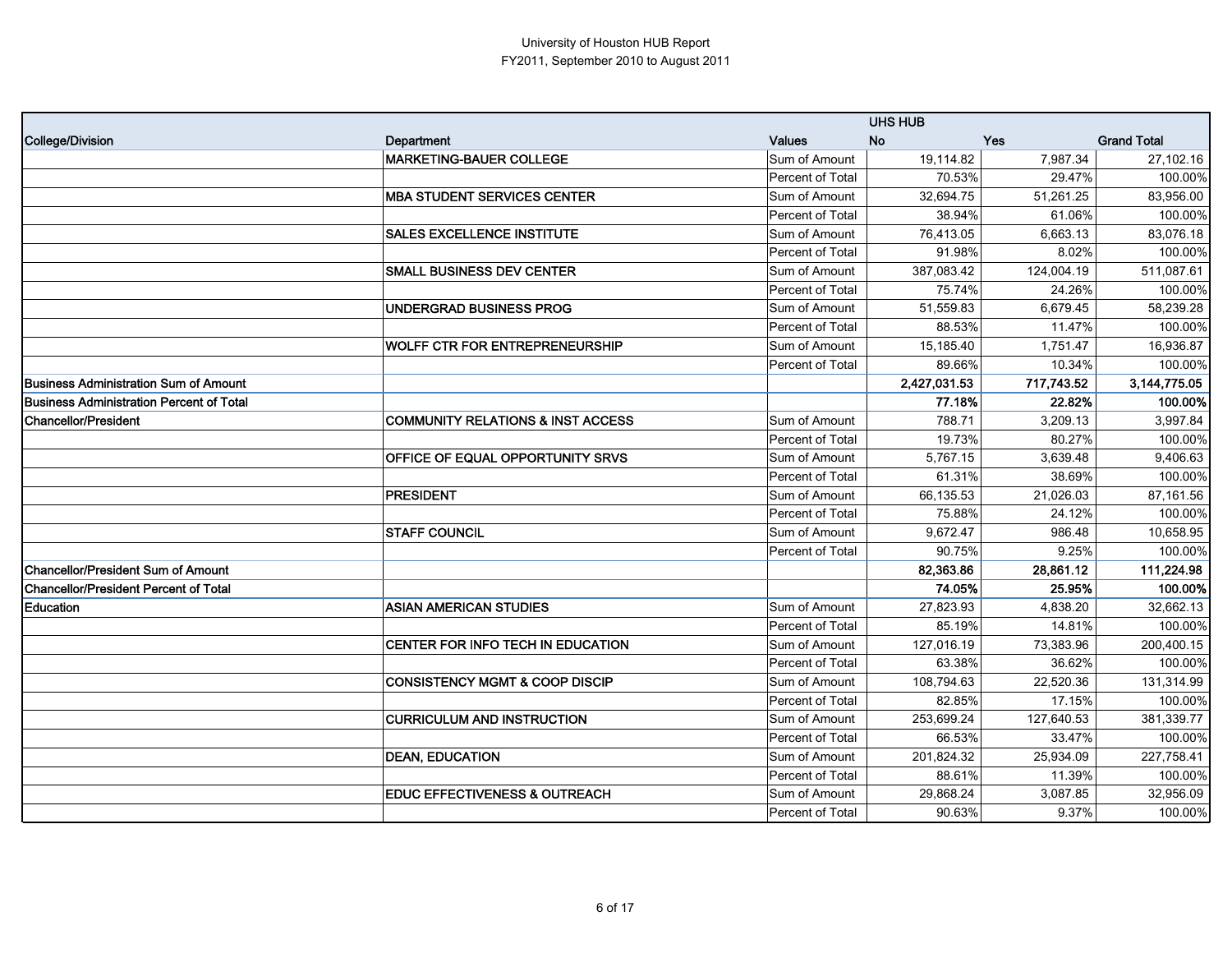|                                     |                                         |                  | <b>UHS HUB</b> |              |                    |
|-------------------------------------|-----------------------------------------|------------------|----------------|--------------|--------------------|
| College/Division                    | Department                              | Values           | <b>No</b>      | <b>Yes</b>   | <b>Grand Total</b> |
| Education                           | <b>EDUCATIONAL PSYCHOLOGY</b>           | Sum of Amount    | 67,652.90      | 23,582.08    | 91,234.98          |
|                                     |                                         | Percent of Total | 74.15%         | 25.85%       | 100.00%            |
|                                     | <b>INSTITUTE FOR URBAN EDUCATION</b>    | Sum of Amount    | 5,892.46       | 5,474.74     | 11,367.20          |
|                                     |                                         | Percent of Total | 51.84%         | 48.16%       | 100.00%            |
| <b>Education Sum of Amount</b>      |                                         |                  | 822,571.91     | 286,461.81   | 1,109,033.72       |
| <b>Education Percent of Total</b>   |                                         |                  | 74.17%         | 25.83%       | 100.00%            |
| Engineering                         | <b>BIOMEDICAL ENGINEERING</b>           | Sum of Amount    | 262,058.57     | 18,922.58    | 280,981.15         |
|                                     |                                         | Percent of Total | 93.27%         | 6.73%        | 100.00%            |
|                                     | <b>CHEMICAL ENGINEERING</b>             | Sum of Amount    | 3,634,743.62   | 248,052.22   | 3,882,795.84       |
|                                     |                                         | Percent of Total | 93.61%         | 6.39%        | 100.00%            |
|                                     | <b>CIVIL ENGINEERING</b>                | Sum of Amount    | 871,307.88     | 26,617.10    | 897,924.98         |
|                                     |                                         | Percent of Total | 97.04%         | 2.96%        | 100.00%            |
|                                     | <b>COMPOSITE ENGR APPLICATIONS CT</b>   | Sum of Amount    | 2,402.87       |              | 2,402.87           |
|                                     |                                         | Percent of Total | 100.00%        | $0.00\%$     | 100.00%            |
|                                     | <b>CTR FOR INNOVATIVE GROUTING</b>      | Sum of Amount    | 13,072.51      | 3,429.44     | 16,501.95          |
|                                     |                                         | Percent of Total | 79.22%         | 20.78%       | 100.00%            |
|                                     | <b>DEAN, ENGINEERING</b>                | Sum of Amount    | 726,336.53     | 329,601.43   | 1,055,937.96       |
|                                     |                                         | Percent of Total | 68.79%         | 31.21%       | 100.00%            |
|                                     | <b>ELECTRICAL ENGINEERING</b>           | Sum of Amount    | 1,906,912.15   | 240,782.46   | 2,147,694.61       |
|                                     |                                         | Percent of Total | 88.79%         | 11.21%       | 100.00%            |
|                                     | <b>ENGINEERING SERVICES</b>             | Sum of Amount    | 12,528.63      | 9,825.89     | 22,354.52          |
|                                     |                                         | Percent of Total | 56.05%         | 43.95%       | 100.00%            |
|                                     | <b>INDUSTRIAL ENGINEERING</b>           | Sum of Amount    | 44,044.76      | 21,164.14    | 65,208.90          |
|                                     |                                         | Percent of Total | 67.54%         | 32.46%       | 100.00%            |
|                                     | <b>INTEGRATED BIO &amp; NANO SYSTEM</b> | Sum of Amount    | 1,417.17       |              | 1,417.17           |
|                                     |                                         | Percent of Total | 100.00%        | 0.00%        | 100.00%            |
|                                     | <b>MECHANICAL ENGINEERING</b>           | Sum of Amount    | 1,332,034.31   | 162,065.24   | 1,494,099.55       |
|                                     |                                         | Percent of Total | 89.15%         | 10.85%       | 100.00%            |
|                                     | NATL CTR FOR AIRBORNE LASER MAPPING     | Sum of Amount    | 311,700.29     | 643.91       | 312,344.20         |
|                                     |                                         | Percent of Total | 99.79%         | 0.21%        | 100.00%            |
|                                     | TX HURRICANE CTR INVT TECH              | Sum of Amount    | 743.53         |              | 743.53             |
|                                     |                                         | Percent of Total | 100.00%        | 0.00%        | 100.00%            |
|                                     | <b>WIND ENERGY CENTER</b>               | Sum of Amount    | 116,226.71     | 179.31       | 116,406.02         |
|                                     |                                         | Percent of Total | 99.85%         | 0.15%        | 100.00%            |
| <b>Engineering Sum of Amount</b>    |                                         |                  | 9,235,529.53   | 1,061,283.72 | 10,296,813.25      |
| <b>Engineering Percent of Total</b> |                                         |                  | 89.69%         | 10.31%       | 100.00%            |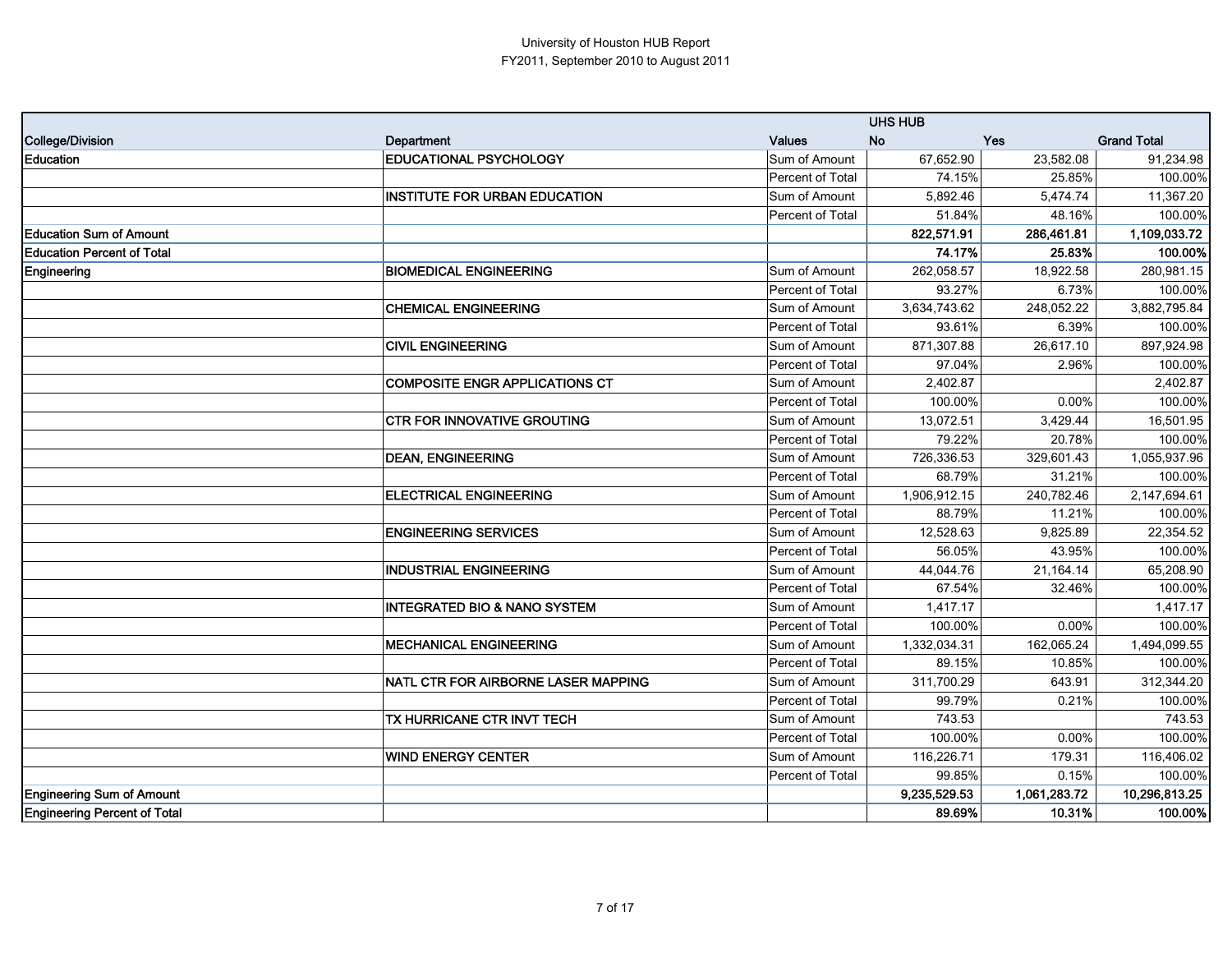|                                                  |                                            |                         | <b>UHS HUB</b> |            |                    |
|--------------------------------------------------|--------------------------------------------|-------------------------|----------------|------------|--------------------|
| <b>College/Division</b>                          | Department                                 | Values                  | <b>No</b>      | <b>Yes</b> | <b>Grand Total</b> |
| <b>Graduate College of Social Work</b>           | <b>ADMISSIONS-GCSW</b>                     | Sum of Amount           | 9,880.66       | 920.28     | 10,800.94          |
|                                                  |                                            | Percent of Total        | 91.48%         | 8.52%      | 100.00%            |
|                                                  | <b>ALUMNI &amp; CAREER SERVICES</b>        | Sum of Amount           | 6,271.63       | 696.63     | 6,968.26           |
|                                                  |                                            | Percent of Total        | 90.00%         | 10.00%     | 100.00%            |
|                                                  | <b>AMERICAN HUMANICS</b>                   | Sum of Amount           | 4,870.72       | 302.42     | 5,173.14           |
|                                                  |                                            | Percent of Total        | 94.15%         | 5.85%      | 100.00%            |
|                                                  | CHILD & FAMILY CTR FOR INNOVATIVE RESEARCH | Sum of Amount           | 83,743.57      | 5,464.99   | 89,208.56          |
|                                                  |                                            | Percent of Total        | 93.87%         | 6.13%      | 100.00%            |
|                                                  | <b>CTR DRUG &amp; SOCIAL POLICY RESRC</b>  | Sum of Amount           | 84,513.22      | 10,525.28  | 95,038.50          |
|                                                  |                                            | <b>Percent of Total</b> | 88.93%         | 11.07%     | 100.00%            |
|                                                  | <b>DEAN, SOCIAL WORK</b>                   | Sum of Amount           | 24,381.89      | 68,771.41  | 93,153.30          |
|                                                  |                                            | Percent of Total        | 26.17%         | 73.83%     | 100.00%            |
|                                                  | <b>FIELD OFFICE</b>                        | Sum of Amount           | 6,536.78       | 2,123.78   | 8,660.56           |
|                                                  |                                            | <b>Percent of Total</b> | 75.48%         | 24.52%     | 100.00%            |
|                                                  | <b>GCSW INFORMATION TECHNOLOGY</b>         | Sum of Amount           | 13,533.62      | 9.843.02   | 23,376.64          |
|                                                  |                                            | Percent of Total        | 57.89%         | 42.11%     | 100.00%            |
|                                                  | <b>GCSW STUDENT SERVICES</b>               | Sum of Amount           | 1,198.80       | 533.38     | 1,732.18           |
|                                                  |                                            | Percent of Total        | 69.21%         | 30.79%     | 100.00%            |
|                                                  | <b>GULEN INSTITUTE</b>                     | Sum of Amount           | 514.56         |            | 514.56             |
|                                                  |                                            | Percent of Total        | 100.00%        | 0.00%      | 100.00%            |
|                                                  | OFFICE FOR DRUG & SOCIAL POLICY RESEARCH   | Sum of Amount           | 15.34          | 1,832.05   | 1,847.39           |
|                                                  |                                            | Percent of Total        | 0.83%          | 99.17%     | 100.00%            |
|                                                  | OFFICE OF COMMUNITY PROJECTS               | Sum of Amount           | 2,797.76       | 1,181.61   | 3,979.37           |
|                                                  |                                            | Percent of Total        | 70.31%         | 29.69%     | 100.00%            |
|                                                  | <b>PHD PROGRAM</b>                         | Sum of Amount           | 2,407.29       | 23.46      | 2,430.75           |
|                                                  |                                            | Percent of Total        | 99.03%         | 0.97%      | 100.00%            |
| Graduate College of Social Work Sum of Amount    |                                            |                         | 240,665.84     | 102,218.31 | 342,884.15         |
| Graduate College of Social Work Percent of Total |                                            |                         | 70.19%         | 29.81%     | 100.00%            |
| <b>Honors College</b>                            | <b>DEAN, HONORS COLLEGE</b>                | Sum of Amount           | 189,951.80     | 29,772.12  | 219,723.92         |
|                                                  |                                            | Percent of Total        | 86.45%         | 13.55%     | 100.00%            |
|                                                  | <b>HOUSTON TEACHERS INSTITUTE</b>          | Sum of Amount           | 3,073.92       | 289.82     | 3,363.74           |
|                                                  |                                            | Percent of Total        | 91.38%         | 8.62%      | 100.00%            |
| Honors College Sum of Amount                     |                                            |                         | 193,025.72     | 30,061.94  | 223,087.66         |
| Honors College Percent of Total                  |                                            |                         | 86.52%         | 13.48%     | 100.00%            |
| <b>Hotel and Restaurant Management</b>           | <b>DEAN, HOTEL &amp; RESTAURANT MANAG</b>  | Sum of Amount           | 137,584.14     | 13,993.19  | 151,577.33         |
|                                                  |                                            | Percent of Total        | 90.77%         | 9.23%      | 100.00%            |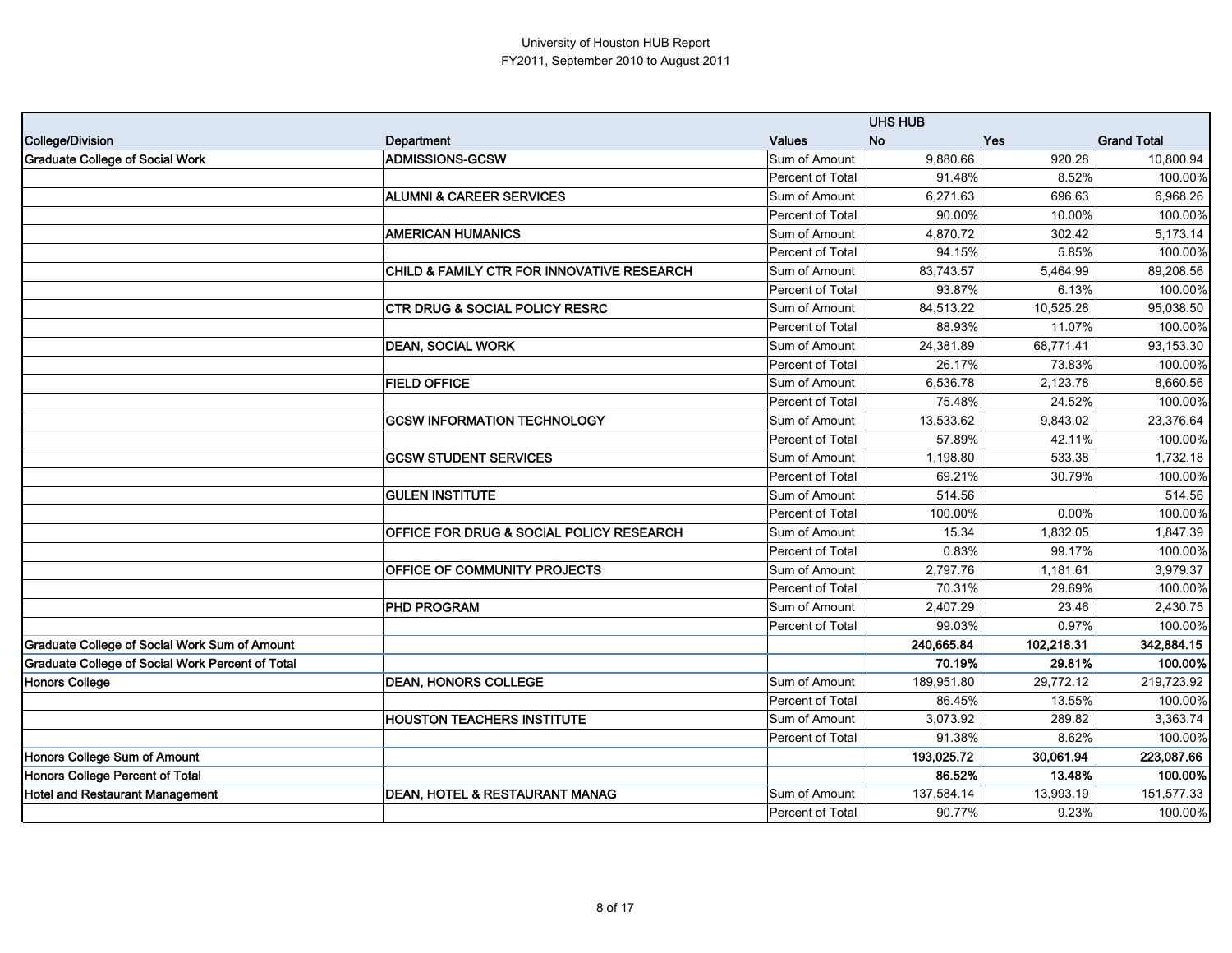|                                                  |                                                |                         | <b>UHS HUB</b> |            |                    |
|--------------------------------------------------|------------------------------------------------|-------------------------|----------------|------------|--------------------|
| College/Division                                 | Department                                     | <b>Values</b>           | <b>No</b>      | <b>Yes</b> | <b>Grand Total</b> |
| <b>Hotel and Restaurant Management</b>           | HOTEL AND RESTAURANT MANAGEMENT                | Sum of Amount           | 1,874,908.78   | 105,105.70 | 1,980,014.48       |
|                                                  |                                                | Percent of Total        | 94.69%         | 5.31%      | 100.00%            |
| Hotel and Restaurant Management Sum of Amount    |                                                |                         | 2,012,492.92   | 119,098.89 | 2,131,591.81       |
| Hotel and Restaurant Management Percent of Total |                                                |                         | 94.41%         | 5.59%      | 100.00%            |
| <b>Law Center</b>                                | A A WHITE INSTITUTE                            | Sum of Amount           |                | 263.96     | 263.96             |
|                                                  |                                                | Percent of Total        | 0.00%          | 100.00%    | 100.00%            |
|                                                  | <b>ASSOCIATE DEAN, LAW</b>                     | Sum of Amount           | 1,596.41       | 737.40     | 2,333.81           |
|                                                  |                                                | Percent of Total        | 68.40%         | 31.60%     | 100.00%            |
|                                                  | <b>BLAKELEY INSTITUTE</b>                      | Sum of Amount           | 42,315.40      | 2,909.12   | 45,224.52          |
|                                                  |                                                | Percent of Total        | 93.57%         | 6.43%      | 100.00%            |
|                                                  | <b>BUSINESS SERVICES, LAW</b>                  | Sum of Amount           | 214,333.17     | 68,611.41  | 282,944.58         |
|                                                  |                                                | Percent of Total        | 75.75%         | 24.25%     | 100.00%            |
|                                                  | <b>CAREER SERVICES, LAW</b>                    | Sum of Amount           | 36,681.00      | 8,312.79   | 44,993.79          |
|                                                  |                                                | Percent of Total        | 81.52%         | 18.48%     | 100.00%            |
|                                                  | CHAIRS AND PROFESSORSHIPS, LAW                 | Sum of Amount           | 3,000.00       | 320.27     | 3,320.27           |
|                                                  |                                                | Percent of Total        | 90.35%         | 9.65%      | 100.00%            |
|                                                  | <b>CONSUMER LAW</b>                            | Sum of Amount           | 116.39         | 38.99      | 155.38             |
|                                                  |                                                | Percent of Total        | 74.91%         | 25.09%     | 100.00%            |
|                                                  | DEAN, LAW                                      | Sum of Amount           | 84,955.90      | 203,767.43 | 288,723.33         |
|                                                  |                                                | Percent of Total        | 29.42%         | 70.58%     | 100.00%            |
|                                                  | <b>EXTERNAL AFFAIRS, LAW</b>                   | Sum of Amount           | 3,696.55       | 10,391.74  | 14,088.29          |
|                                                  |                                                | Percent of Total        | 26.24%         | 73.76%     | 100.00%            |
|                                                  | <b>FACILITIES, LAW</b>                         | Sum of Amount           | 49,508.49      | 21,703.07  | 71,211.56          |
|                                                  |                                                | Percent of Total        | 69.52%         | 30.48%     | 100.00%            |
|                                                  | <b>FACULTY SUPPORT LAW</b>                     | Sum of Amount           | 18,647.84      | 33,864.80  | 52,512.64          |
|                                                  |                                                | Percent of Total        | 35.51%         | 64.49%     | 100.00%            |
|                                                  | <b>HEALTH LAW &amp; POLICY INSTITUTE</b>       | Sum of Amount           | 11,261.72      | 9,950.65   | 21,212.37          |
|                                                  |                                                | Percent of Total        | 53.09%         | 46.91%     | 100.00%            |
|                                                  | <b>INST OF HIGHER EDU &amp; GOVERNANCE LAW</b> | Sum of Amount           | 1,469.90       | 354.77     | 1,824.67           |
|                                                  |                                                | Percent of Total        | 80.56%         | 19.44%     | 100.00%            |
|                                                  | <b>INTELLECTUAL PROP &amp; INFO LAW</b>        | Sum of Amount           | 1,602.70       |            | 1,602.70           |
|                                                  |                                                | Percent of Total        | 100.00%        | 0.00%      | 100.00%            |
|                                                  | <b>LAW</b>                                     | Sum of Amount           | 166.18         | 4,503.46   | 4,669.64           |
|                                                  |                                                | <b>Percent of Total</b> | 3.56%          | 96.44%     | 100.00%            |
|                                                  | <b>LAW FOUNDATION</b>                          | Sum of Amount           | 561.26         |            | 561.26             |
|                                                  |                                                | Percent of Total        | 100.00%        | 0.00%      | 100.00%            |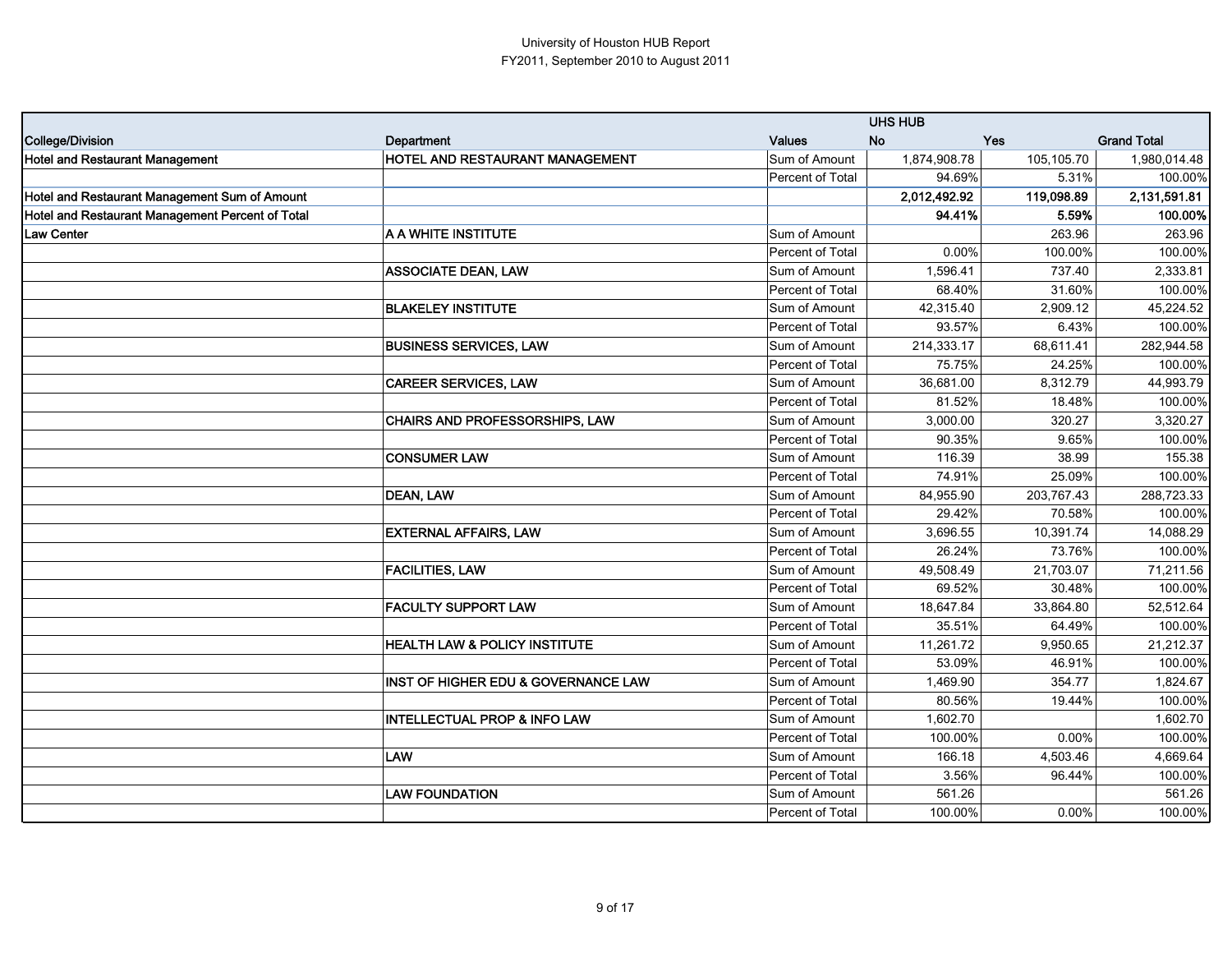|                                         |                                          |                  | <b>UHS HUB</b> |            |                    |
|-----------------------------------------|------------------------------------------|------------------|----------------|------------|--------------------|
| College/Division                        | Department                               | <b>Values</b>    | <b>No</b>      | Yes        | <b>Grand Total</b> |
|                                         | <b>LAW INFORMATION TECHNOLOGY</b>        | Sum of Amount    | 50,435.21      | 37,649.62  | 88,084.83          |
|                                         |                                          | Percent of Total | 57.26%         | 42.74%     | 100.00%            |
|                                         | <b>LAW LIBRARY</b>                       | Sum of Amount    | 344,463.36     | 5,390.81   | 349,854.17         |
|                                         |                                          | Percent of Total | 98.46%         | 1.54%      | 100.00%            |
|                                         | <b>LEGAL AID CLINIC, LAW</b>             | Sum of Amount    | 7,649.23       | 4,037.73   | 11,686.96          |
|                                         |                                          | Percent of Total | 65.45%         | 34.55%     | 100.00%            |
|                                         | <b>LEGAL RESEARCH &amp; WRITING, LAW</b> | Sum of Amount    | 14,419.58      | 4,117.19   | 18,536.77          |
|                                         |                                          | Percent of Total | 77.79%         | 22.21%     | 100.00%            |
|                                         | PUBLIC RELS & MARKETING, LAW             | Sum of Amount    | 45,801.01      | 2,083.75   | 47,884.76          |
|                                         |                                          | Percent of Total | 95.65%         | 4.35%      | 100.00%            |
|                                         | <b>STUDENT ORGANIZATION, LAW</b>         | Sum of Amount    | 22,976.87      | 2,286.23   | 25,263.10          |
|                                         |                                          | Percent of Total | 90.95%         | 9.05%      | 100.00%            |
|                                         | <b>STUDENT SERVICES, LAW</b>             | Sum of Amount    | 147,424.71     | 22,301.32  | 169,726.03         |
|                                         |                                          | Percent of Total | 86.86%         | 13.14%     | 100.00%            |
| <b>Law Center Sum of Amount</b>         |                                          |                  | 1,103,082.88   | 443,596.51 | 1,546,679.39       |
| Law Center Percent of Total             |                                          |                  | 71.32%         | 28.68%     | 100.00%            |
| <b>Liberal Arts and Social Sciences</b> | <b>AEROSPACE STUDIES</b>                 | Sum of Amount    | 9,194.94       | 4,737.55   | 13,932.49          |
|                                         |                                          | Percent of Total | 66.00%         | 34.00%     | 100.00%            |
|                                         | <b>AFRICAN-AMERICAN STUDIES</b>          | Sum of Amount    | 12,498.16      | 12,995.76  | 25,493.92          |
|                                         |                                          | Percent of Total | 49.02%         | 50.98%     | 100.00%            |
|                                         | <b>ANTHROPOLOGY</b>                      | Sum of Amount    | 12,135.39      | 12,074.10  | 24,209.49          |
|                                         |                                          | Percent of Total | 50.13%         | 49.87%     | 100.00%            |
|                                         | <b>ART</b>                               | Sum of Amount    | 133,287.40     | 107,832.41 | 241,119.81         |
|                                         |                                          | Percent of Total | 55.28%         | 44.72%     | 100.00%            |
|                                         | <b>ARTE PUBLICO</b>                      | Sum of Amount    | 609,028.73     | 16,643.62  | 625,672.35         |
|                                         |                                          | Percent of Total | 97.34%         | 2.66%      | 100.00%            |
|                                         | <b>BAND</b>                              | Sum of Amount    | 116,179.47     | 1,269.02   | 117,448.49         |
|                                         |                                          | Percent of Total | 98.92%         | 1.08%      | 100.00%            |
|                                         | <b>BLAFFER GALLERY</b>                   | Sum of Amount    | 168,066.57     | 6,636.96   | 174,703.53         |
|                                         |                                          | Percent of Total | 96.20%         | 3.80%      | 100.00%            |
|                                         | <b>CENTER FOR PUBLIC HISTORY</b>         | Sum of Amount    | 22.282.64      | 1.046.73   | 23,329.37          |
|                                         |                                          | Percent of Total | 95.51%         | 4.49%      | 100.00%            |
|                                         | CENTER FOR PUBLIC POLICY                 | Sum of Amount    | 121,661.65     | 2,689.02   | 124,350.67         |
|                                         |                                          | Percent of Total | 97.84%         | 2.16%      | 100.00%            |
|                                         | <b>COMMUNICATION</b>                     | Sum of Amount    | 83,752.26      | 74,280.61  | 158,032.87         |
|                                         |                                          | Percent of Total | 53.00%         | 47.00%     | 100.00%            |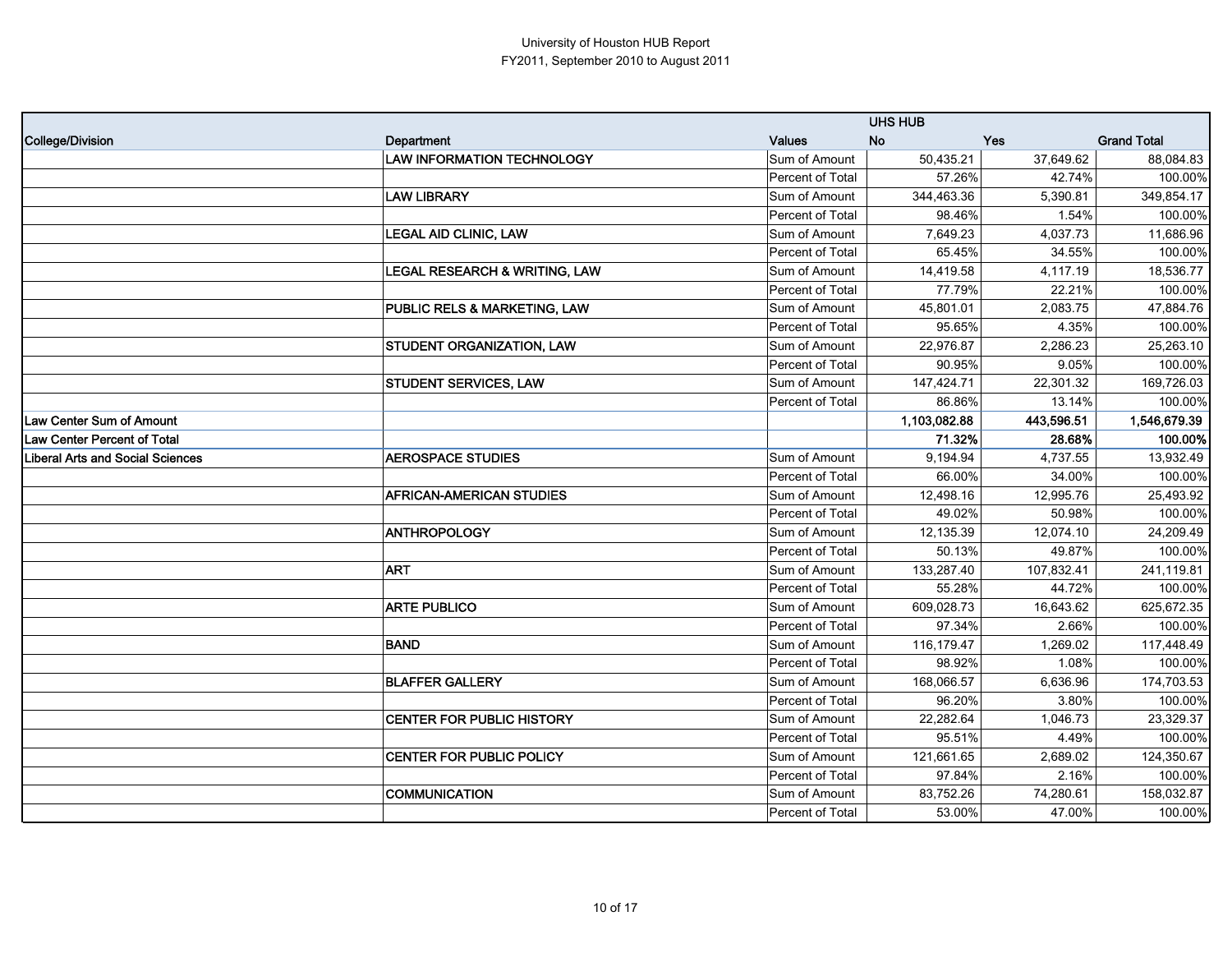|                  |                                       |                  | <b>UHS HUB</b> |            |                    |
|------------------|---------------------------------------|------------------|----------------|------------|--------------------|
| College/Division | Department                            | <b>Values</b>    | <b>No</b>      | <b>Yes</b> | <b>Grand Total</b> |
|                  | <b>COMMUNICATIONS DISORDERS</b>       | Sum of Amount    | 93,334.82      | 17,869.08  | 111,203.90         |
|                  |                                       | Percent of Total | 83.93%         | 16.07%     | 100.00%            |
|                  | <b>CWMCA CENTER FOR THE ARTS</b>      | Sum of Amount    | 84,839.33      | 6,694.28   | 91,533.61          |
|                  |                                       | Percent of Total | 92.69%         | 7.31%      | 100.00%            |
|                  | DEAN, LIBERAL ARTS & SOC SCI          | Sum of Amount    | 65,630.54      | 50,626.28  | 116,256.82         |
|                  |                                       | Percent of Total | 56.45%         | 43.55%     | 100.00%            |
|                  | <b>ECONOMICS</b>                      | Sum of Amount    | 131,023.90     | 47,367.59  | 178,391.49         |
|                  |                                       | Percent of Total | 73.45%         | 26.55%     | 100.00%            |
|                  | <b>ENGLISH</b>                        | Sum of Amount    | 156,461.19     | 221,904.56 | 378,365.75         |
|                  |                                       | Percent of Total | 41.35%         | 58.65%     | 100.00%            |
|                  | <b>HEALTH AND HUMAN PERFORMANCE</b>   | Sum of Amount    | 371,982.14     | 49,907.30  | 421,889.44         |
|                  |                                       | Percent of Total | 88.17%         | 11.83%     | 100.00%            |
|                  | <b>HISPANIC STUDIES</b>               | Sum of Amount    | 36,640.26      | 30,037.06  | 66,677.32          |
|                  |                                       | Percent of Total | 54.95%         | 45.05%     | 100.00%            |
|                  | <b>HISTORY</b>                        | Sum of Amount    | 107,038.69     | 14,531.70  | 121,570.39         |
|                  |                                       | Percent of Total | 88.05%         | 11.95%     | 100.00%            |
|                  | LIB ARTS & SOCIAL SCI PH              | Sum of Amount    | 698.29         |            | 698.29             |
|                  |                                       | Percent of Total | 100.00%        | 0.00%      | 100.00%            |
|                  | <b>LIBERAL STUDIES</b>                | Sum of Amount    | 459.47         | 3,844.41   | 4,303.88           |
|                  |                                       | Percent of Total | 10.68%         | 89.32%     | 100.00%            |
|                  | <b>MEXICAN-AMERICAN STUDIES</b>       | Sum of Amount    | 42,653.48      | 30,747.79  | 73,401.27          |
|                  |                                       | Percent of Total | 58.11%         | 41.89%     | 100.00%            |
|                  | <b>MILITARY SCIENCE</b>               | Sum of Amount    | 9,225.73       | 10,652.05  | 19,877.78          |
|                  |                                       | Percent of Total | 46.41%         | 53.59%     | 100.00%            |
|                  | <b>MODERN AND CLASSICAL LANGUAGES</b> | Sum of Amount    | 30,241.35      | 11,194.40  | 41,435.75          |
|                  |                                       | Percent of Total | 72.98%         | 27.02%     | 100.00%            |
|                  | <b>MUSIC</b>                          | Sum of Amount    | 309,706.88     | 47,664.41  | 357,371.29         |
|                  |                                       | Percent of Total | 86.66%         | 13.34%     | 100.00%            |
|                  | PHILOSOPHY                            | Sum of Amount    | 6,055.26       | 3,357.41   | 9,412.67           |
|                  |                                       | Percent of Total | 64.33%         | 35.67%     | 100.00%            |
|                  | POLITICAL SCIENCE                     | Sum of Amount    | 18,913.50      | 25,310.91  | 44,224.41          |
|                  |                                       | Percent of Total | 42.77%         | 57.23%     | 100.00%            |
|                  | PSYCHOLOGY                            | Sum of Amount    | 379,099.74     | 48,067.03  | 427,166.77         |
|                  |                                       | Percent of Total | 88.75%         | 11.25%     | 100.00%            |
|                  | PUBLIC ADMINISTRATION PROGRAM         | Sum of Amount    | 152.91         | 245.00     | 397.91             |
|                  |                                       | Percent of Total | 38.43%         | 61.57%     | 100.00%            |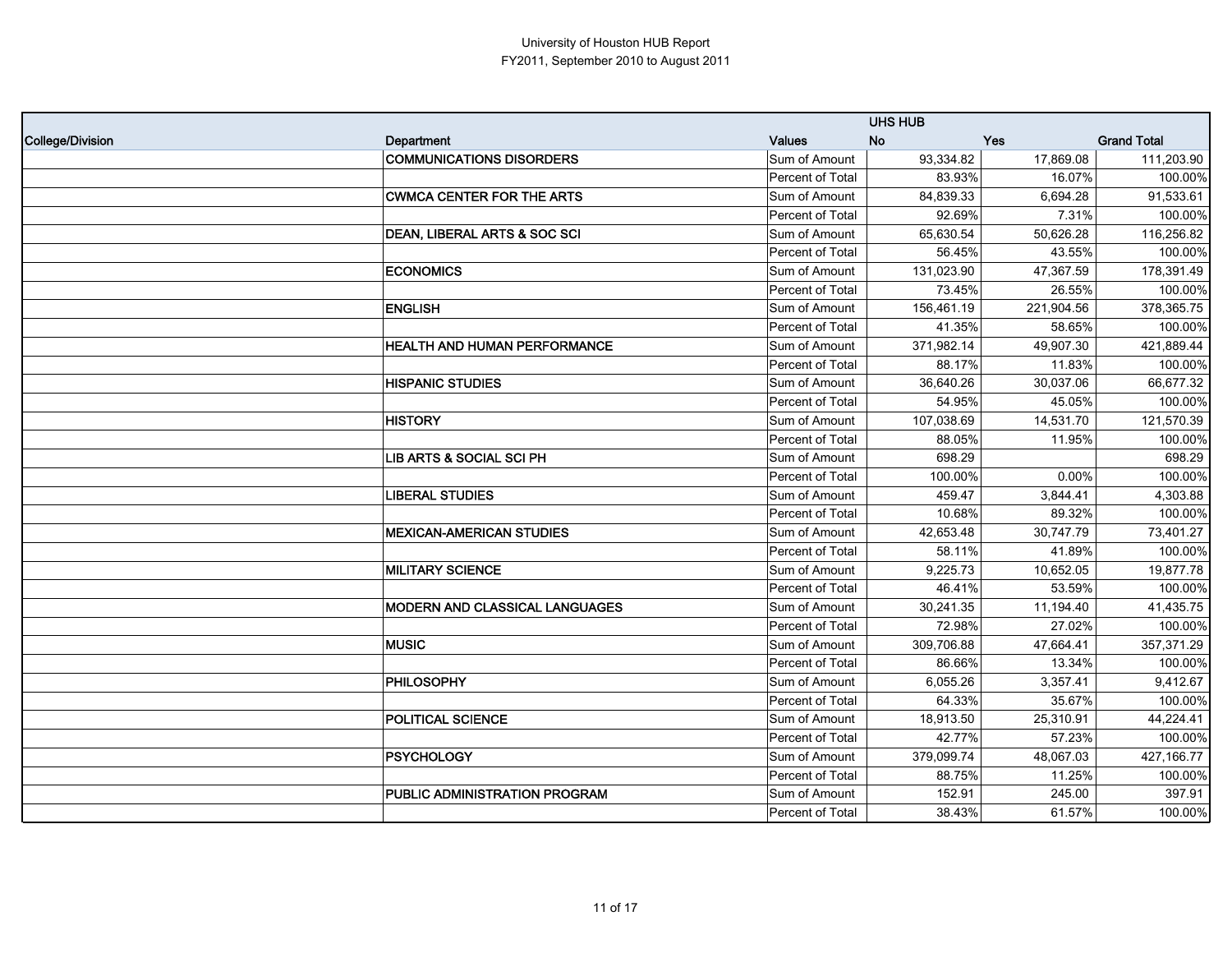|                                                   |                                                       |                  | <b>UHS HUB</b> |            |                    |
|---------------------------------------------------|-------------------------------------------------------|------------------|----------------|------------|--------------------|
| College/Division                                  | Department                                            | Values           | <b>No</b>      | <b>Yes</b> | <b>Grand Total</b> |
|                                                   | <b>RELIGIOUS STUDIES</b>                              | Sum of Amount    | 1,793.02       | 561.80     | 2,354.82           |
|                                                   |                                                       | Percent of Total | 76.14%         | 23.86%     | 100.00%            |
|                                                   | SOCIOLOGY                                             | Sum of Amount    | 26,321.11      | 32,940.08  | 59,261.19          |
|                                                   |                                                       | Percent of Total | 44.42%         | 55.58%     | 100.00%            |
|                                                   | <b>THEATER</b>                                        | Sum of Amount    | 300,907.82     | 20,977.80  | 321,885.62         |
|                                                   |                                                       | Percent of Total | 93.48%         | 6.52%      | 100.00%            |
|                                                   | <b>WOMEN'S, GENDER, AND SEXUALITY STUDIES</b>         | Sum of Amount    | 28,879.68      | 8,830.48   | 37,710.16          |
|                                                   |                                                       | Percent of Total | 76.58%         | 23.42%     | 100.00%            |
|                                                   | <b>WRITING CENTER</b>                                 | Sum of Amount    | 13,560.75      | 4,862.78   | 18,423.53          |
|                                                   |                                                       | Percent of Total | 73.61%         | 26.39%     | 100.00%            |
| Liberal Arts and Social Sciences Sum of Amount    |                                                       |                  | 3,503,707.07   | 928,399.98 | 4,432,107.05       |
| Liberal Arts and Social Sciences Percent of Total |                                                       |                  | 79.05%         | 20.95%     | 100.00%            |
| Library                                           | <b>UNIVERSITY LIBRARIES</b>                           | Sum of Amount    | 7,626,736.17   | 890,885.03 | 8,517,621.20       |
|                                                   |                                                       | Percent of Total | 89.54%         | 10.46%     | 100.00%            |
| <b>Library Sum of Amount</b>                      |                                                       |                  | 7,626,736.17   | 890.885.03 | 8,517,621.20       |
| <b>Library Percent of Total</b>                   |                                                       |                  | 89.54%         | 10.46%     | 100.00%            |
| <b>Natural Science and Mathematics</b>            | <b>BIOCHEM &amp; BIOPHYS SCIENCE-OLD</b>              | Sum of Amount    | 39.98          |            | 39.98              |
|                                                   |                                                       | Percent of Total | 100.00%        | 0.00%      | 100.00%            |
|                                                   | <b>BIOLOGY &amp; BIOCHEMISTRY</b>                     | Sum of Amount    | 1,770,661.24   | 85,817.46  | 1,856,478.70       |
|                                                   |                                                       | Percent of Total | 95.38%         | 4.62%      | 100.00%            |
|                                                   | <b>BIOLOGY OF BEHAVIOR INSTITUTE</b>                  | Sum of Amount    | 950.00         |            | 950.00             |
|                                                   |                                                       | Percent of Total | 100.00%        | 0.00%      | 100.00%            |
|                                                   | <b>CHEMISTRY</b>                                      | Sum of Amount    | 1,750,089.52   | 94,535.11  | 1,844,624.63       |
|                                                   |                                                       | Percent of Total | 94.88%         | 5.12%      | 100.00%            |
|                                                   | <b>COMPUTER SCIENCE</b>                               | Sum of Amount    | 510,470.77     | 80,413.41  | 590,884.18         |
|                                                   |                                                       | Percent of Total | 86.39%         | 13.61%     | 100.00%            |
|                                                   | CTR FOR APPLIED GEOSC & ENERGY (CAGE)                 | Sum of Amount    | 4,113.02       | 435.89     | 4,548.91           |
|                                                   |                                                       | Percent of Total | 90.42%         | 9.58%      | 100.00%            |
|                                                   | <b>CTR FOR NUCLEAR RECEPTORS &amp; CELL SIGNALING</b> | Sum of Amount    | 2,443,374.49   | 113,635.74 | 2,557,010.23       |
|                                                   |                                                       | Percent of Total | 95.56%         | 4.44%      | 100.00%            |
|                                                   | <b>DEAN, NATURAL SCIENCE &amp; MATHE</b>              | Sum of Amount    | 264,160.73     | 52,164.80  | 316,325.53         |
|                                                   |                                                       | Percent of Total | 83.51%         | 16.49%     | 100.00%            |
|                                                   | <b>EARTH AND ATMOSPHERIC SCIENCES</b>                 | Sum of Amount    | 2,220,252.40   | 120,674.39 | 2,340,926.79       |
|                                                   |                                                       | Percent of Total | 94.85%         | 5.15%      | 100.00%            |
|                                                   | INST FOR MULTIDIM AIR QUALITY STUDIES (IMAQS)         | Sum of Amount    | 209,017.93     | 32.98      | 209,050.91         |
|                                                   |                                                       | Percent of Total | 99.98%         | 0.02%      | 100.00%            |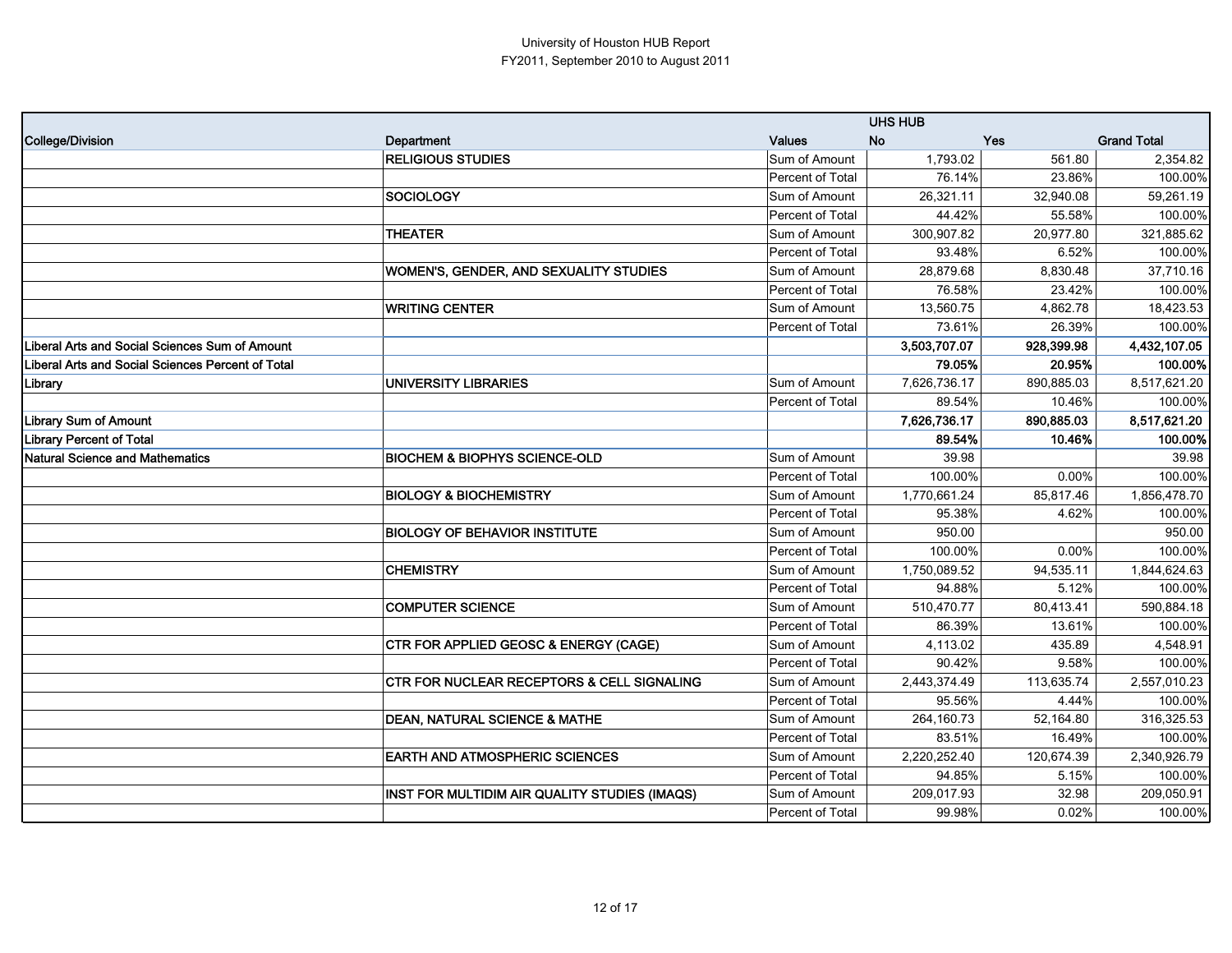|                                                  |                                           |                  | <b>UHS HUB</b> |            |                    |  |
|--------------------------------------------------|-------------------------------------------|------------------|----------------|------------|--------------------|--|
| <b>College/Division</b>                          | Department                                | <b>Values</b>    | <b>No</b>      | <b>Yes</b> | <b>Grand Total</b> |  |
| <b>Natural Science and Mathematics</b>           | <b>INST FOR THEORETICAL &amp; ENG SCI</b> | Sum of Amount    | 1,065.00       |            | 1,065.00           |  |
|                                                  |                                           | Percent of Total | 100.00%        | 0.00%      | 100.00%            |  |
|                                                  | <b>MATHEMATICS</b>                        | Sum of Amount    | 412,153.44     | 68,106.54  | 480,259.98         |  |
|                                                  |                                           | Percent of Total | 85.82%         | 14.18%     | 100.00%            |  |
|                                                  | <b>PHYSICS</b>                            | Sum of Amount    | 421,054.10     | 42.147.37  | 463,201.47         |  |
|                                                  |                                           | Percent of Total | 90.90%         | 9.10%      | 100.00%            |  |
| Natural Science and Mathematics Sum of Amount    |                                           |                  | 10,007,402.62  | 657,963.69 | 10,665,366.31      |  |
| Natural Science and Mathematics Percent of Total |                                           |                  | 93.83%         | 6.17%      | 100.00%            |  |
| Optometry                                        | <b>DEAN, OPTOMETRY</b>                    | Sum of Amount    | 668,856.58     | 122,768.34 | 791,624.92         |  |
|                                                  |                                           | Percent of Total | 84.49%         | 15.51%     | 100.00%            |  |
|                                                  | <b>OPT VISION SCIENCES</b>                | Sum of Amount    | 420,301.02     | 25,087.23  | 445,388.25         |  |
|                                                  |                                           | Percent of Total | 94.37%         | 5.63%      | 100.00%            |  |
|                                                  | <b>OPTOMETRY CLINIC</b>                   | Sum of Amount    | 460,849.25     | 93,133.67  | 553,982.92         |  |
|                                                  |                                           | Percent of Total | 83.19%         | 16.81%     | 100.00%            |  |
| <b>Optometry Sum of Amount</b>                   |                                           |                  | 1,550,006.85   | 240.989.24 | 1,790,996.09       |  |
| <b>Optometry Percent of Total</b>                |                                           |                  | 86.54%         | 13.46%     | 100.00%            |  |
| Pharmacy                                         | <b>CLINICAL PHARMACY &amp; ADMINISTRA</b> | Sum of Amount    | 222.860.19     | 46,639.66  | 269,499.85         |  |
|                                                  |                                           | Percent of Total | 82.69%         | 17.31%     | 100.00%            |  |
|                                                  | <b>DEAN, PHARMACY</b>                     | Sum of Amount    | 468,996.26     | 514,104.43 | 983,100.69         |  |
|                                                  |                                           | Percent of Total | 47.71%         | 52.29%     | 100.00%            |  |
|                                                  | INSTITUTE OF COMMUNITY HEALTH             | Sum of Amount    |                | 1,266.08   | 1,266.08           |  |
|                                                  |                                           | Percent of Total | 0.00%          | 100.00%    | 100.00%            |  |
|                                                  | PHARMACOLOGICAL & PHARMACEUTIC            | Sum of Amount    | 981,096.86     | 29,807.40  | 1,010,904.26       |  |
|                                                  |                                           | Percent of Total | 97.05%         | 2.95%      | 100.00%            |  |
| <b>Pharmacy Sum of Amount</b>                    |                                           |                  | 1,672,953.31   | 591,817.57 | 2,264,770.88       |  |
| <b>Pharmacy Percent of Total</b>                 |                                           |                  | 73.87%         | 26.13%     | 100.00%            |  |
| Research                                         | <b>ANIMAL CARE OPERATIONS</b>             | Sum of Amount    | 372,535.88     | 61,701.34  | 434,237.22         |  |
|                                                  |                                           | Percent of Total | 85.79%         | 14.21%     | 100.00%            |  |
|                                                  | <b>CENTER FOR ADVANCED MATERIALS</b>      | Sum of Amount    | 65,860.81      | 12.90      | 65,873.71          |  |
|                                                  |                                           | Percent of Total | 99.98%         | 0.02%      | 100.00%            |  |
|                                                  | <b>CENTER FOR MATERIALS CHEMISTRY</b>     | Sum of Amount    | 14,601.77      | 1,131.02   | 15,732.79          |  |
|                                                  |                                           | Percent of Total | 92.81%         | 7.19%      | 100.00%            |  |
|                                                  | <b>CTR FOR BIOMED/ENVIRON GENOMIC</b>     | Sum of Amount    | 105,474.97     | 345.62     | 105,820.59         |  |
|                                                  |                                           | Percent of Total | 99.67%         | 0.33%      | 100.00%            |  |
|                                                  | <b>CTR NEURO AND BIOMECH RESEARCH</b>     | Sum of Amount    | 155,274.83     | 3,925.77   | 159,200.60         |  |
|                                                  |                                           | Percent of Total | 97.53%         | 2.47%      | 100.00%            |  |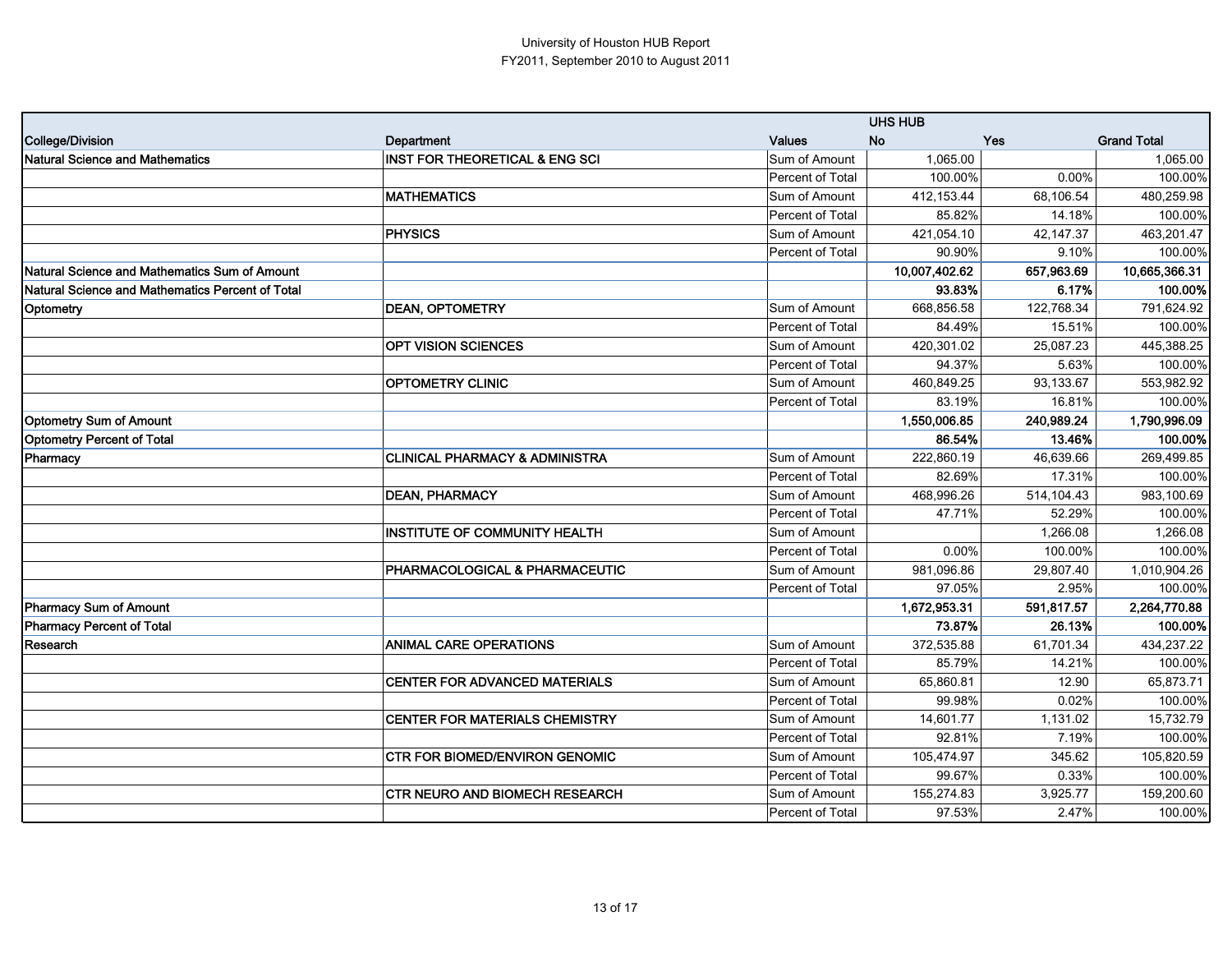|                               |                                                | <b>UHS HUB</b>          |              |            |                    |
|-------------------------------|------------------------------------------------|-------------------------|--------------|------------|--------------------|
| College/Division              | Department                                     | Values                  | <b>No</b>    | <b>Yes</b> | <b>Grand Total</b> |
|                               | <b>ENVIRONMENTAL INSTIT-HOUSTON</b>            | Sum of Amount           | 9,639.52     |            | 9,639.52           |
|                               |                                                | Percent of Total        | 100.00%      | 0.00%      | 100.00%            |
|                               | <b>GRANTS AND CONTRACTS</b>                    | Sum of Amount           | 4,109.16     | 578.46     | 4,687.62           |
|                               |                                                | <b>Percent of Total</b> | 87.66%       | 12.34%     | 100.00%            |
|                               | <b>HOUSTON COASTAL CENTER</b>                  | Sum of Amount           | 23,725.48    | 17.95      | 23,743.43          |
|                               |                                                | Percent of Total        | 99.92%       | 0.08%      | 100.00%            |
|                               | INSTITUTE FOR MOLECULAR DESIGN                 | Sum of Amount           | 343,240.45   | 1,071.68   | 344,312.13         |
|                               |                                                | Percent of Total        | 99.69%       | 0.31%      | 100.00%            |
|                               | <b>INSTITUTE FOR NANOENERGY</b>                | Sum of Amount           | 54,308.86    | 4.387.15   | 58.696.01          |
|                               |                                                | Percent of Total        | 92.53%       | 7.47%      | 100.00%            |
|                               | <b>INSTITUTE FOR SPACE SYSTEMS</b>             | Sum of Amount           | 6,455.60     | 986.89     | 7,442.49           |
|                               |                                                | Percent of Total        | 86.74%       | 13.26%     | 100.00%            |
|                               | OFFICE OF TECHNOLOGY MANAGEMENT                | Sum of Amount           | 722,650.46   | 1,429.46   | 724,079.92         |
|                               |                                                | Percent of Total        | 99.80%       | 0.20%      | 100.00%            |
|                               | <b>RESEARCH DIVISION OFFICE</b>                | Sum of Amount           | 60,507.52    | 21,519.86  | 82,027.38          |
|                               |                                                | Percent of Total        | 73.77%       | 26.23%     | 100.00%            |
|                               | <b>RESEARCH FINANCIAL SERVICES</b>             | Sum of Amount           | 2,648.42     | 729.60     | 3,378.02           |
|                               |                                                | Percent of Total        | 78.40%       | 21.60%     | 100.00%            |
|                               | <b>RESEARCH INFORMATION CENTER</b>             | Sum of Amount           | 52,201.68    | 109,616.17 | 161,817.85         |
|                               |                                                | Percent of Total        | 32.26%       | 67.74%     | 100.00%            |
|                               | <b>RESEARCH POLICIES/COMPLIANCE/COMMITTEES</b> | Sum of Amount           | 3,945.84     | 4,591.30   | 8,537.14           |
|                               |                                                | Percent of Total        | 46.22%       | 53.78%     | 100.00%            |
|                               | <b>SUPER CONDUCT &amp; ADV MATERIALS</b>       | Sum of Amount           | 2,613.47     | 668.13     | 3,281.60           |
|                               |                                                | Percent of Total        | 79.64%       | 20.36%     | 100.00%            |
|                               | <b>TIMES</b>                                   | Sum of Amount           | 228,971.75   | 38,018.94  | 266,990.69         |
|                               |                                                | Percent of Total        | 85.76%       | 14.24%     | 100.00%            |
|                               | TX CTR SUPERCONDUCTIVITY AT UH                 | Sum of Amount           | 1,802,435.56 | 38,013.61  | 1,840,449.17       |
|                               |                                                | Percent of Total        | 97.93%       | 2.07%      | 100.00%            |
|                               | TX LEARNING/COMPUTATIONAL CTR                  | Sum of Amount           | 611.060.40   | 113,201.51 | 724.261.91         |
|                               |                                                | Percent of Total        | 84.37%       | 15.63%     | 100.00%            |
|                               | TX OBESITY RESEARCH CENTER                     | Sum of Amount           | 4,109.72     | 5,889.27   | 9,998.99           |
|                               |                                                | Percent of Total        | 41.10%       | 58.90%     | 100.00%            |
|                               | UH WIND CLUSTER                                | Sum of Amount           | 114,103.78   |            | 114,103.78         |
|                               |                                                | Percent of Total        | 100.00%      | 0.00%      | 100.00%            |
| <b>Research Sum of Amount</b> |                                                |                         | 4,760,475.93 | 407,836.63 | 5,168,312.56       |
| Research Percent of Total     |                                                |                         | 92.11%       | 7.89%      | 100.00%            |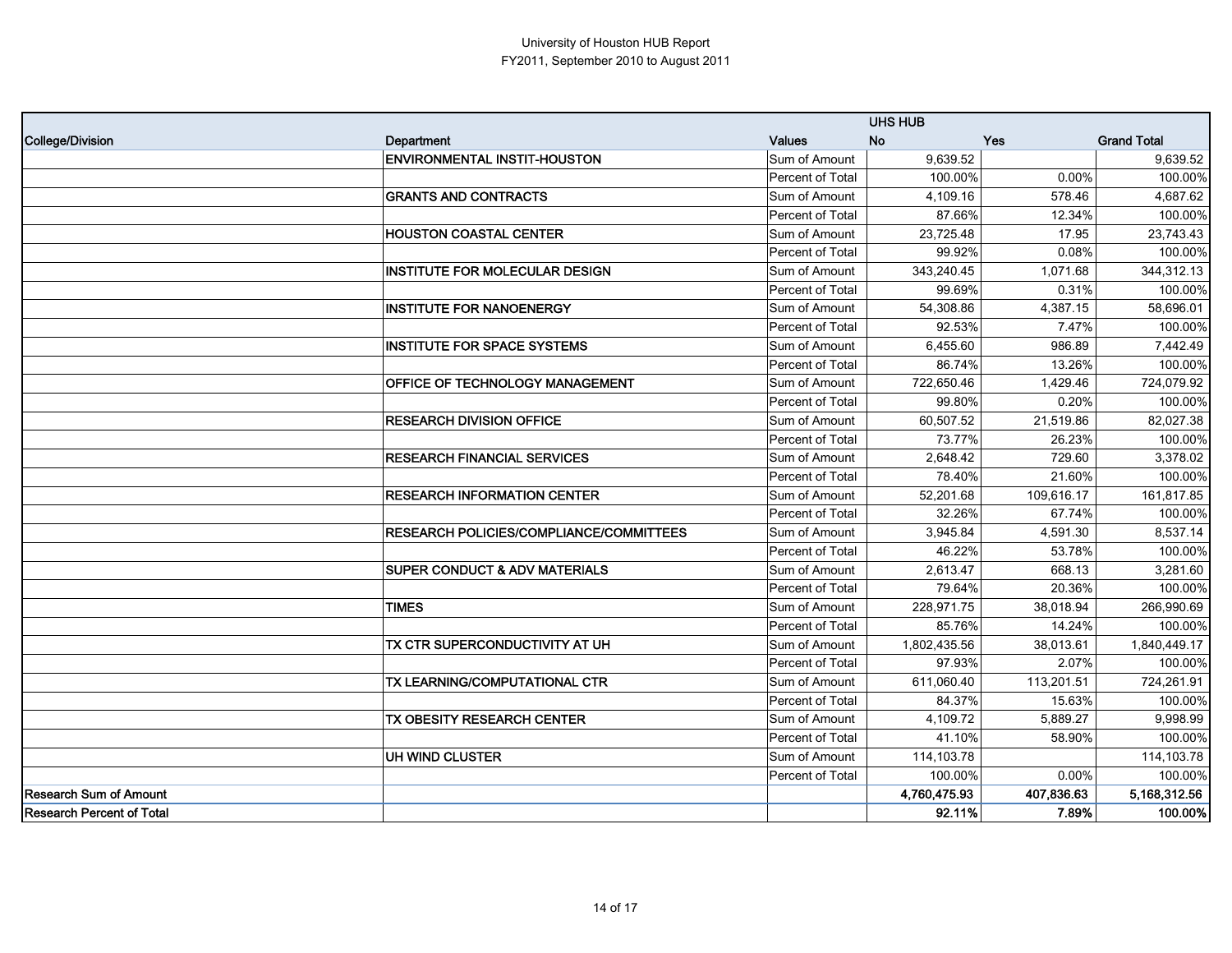|                                         |                                       | <b>UHS HUB</b>   |              |              |                    |
|-----------------------------------------|---------------------------------------|------------------|--------------|--------------|--------------------|
| College/Division                        | Department                            | <b>Values</b>    | <b>No</b>    | <b>Yes</b>   | <b>Grand Total</b> |
| <b>Student Affairs</b>                  | <b>CAMPUS RECREATION</b>              | Sum of Amount    | 402,274.13   | 111,833.48   | 514,107.61         |
|                                         |                                       | Percent of Total | 78.25%       | 21.75%       | 100.00%            |
|                                         | CENTER FOR STUDENT INVOLVEMENT        | Sum of Amount    | 252,807.55   | 47,985.15    | 300,792.70         |
|                                         |                                       | Percent of Total | 84.05%       | 15.95%       | 100.00%            |
|                                         | CENTER FOR STUDENTS W/DISABILITIES    | Sum of Amount    | 568,432.84   | 17,804.11    | 586,236.95         |
|                                         |                                       | Percent of Total | 96.96%       | 3.04%        | 100.00%            |
|                                         | <b>CHILDREN'S LEARNING CENTER</b>     | Sum of Amount    | 243,793.00   | 45,373.12    | 289,166.12         |
|                                         |                                       | Percent of Total | 84.31%       | 15.69%       | 100.00%            |
|                                         | <b>COUNSELING AND PSYCH SVCS</b>      | Sum of Amount    | 24,318.52    | 20,639.11    | 44,957.63          |
|                                         |                                       | Percent of Total | 54.09%       | 45.91%       | 100.00%            |
|                                         | <b>CTR FOR LEADERSHIP &amp; FSL</b>   | Sum of Amount    | 16,311.73    | 7,683.33     | 23,995.06          |
|                                         |                                       | Percent of Total | 67.98%       | 32.02%       | 100.00%            |
|                                         | <b>DEAN OF STUDENTS</b>               | Sum of Amount    | 11,068.01    | 12,682.06    | 23,750.07          |
|                                         |                                       | Percent of Total | 46.60%       | 53.40%       | 100.00%            |
|                                         | <b>RELIGION CENTER</b>                | Sum of Amount    | 2,578.72     | 578.65       | 3,157.37           |
|                                         |                                       | Percent of Total | 81.67%       | 18.33%       | 100.00%            |
|                                         | <b>RESIDENTIAL LIFE &amp; HOUSING</b> | Sum of Amount    | 1,551,226.97 | 767,978.90   | 2,319,205.87       |
|                                         |                                       | Percent of Total | 66.89%       | 33.11%       | 100.00%            |
|                                         | <b>STUDENT AFFAIRS</b>                | Sum of Amount    | 109,087.55   | 21,338.53    | 130,426.08         |
|                                         |                                       | Percent of Total | 83.64%       | 16.36%       | 100.00%            |
|                                         | <b>STUDENT HEALTH CENTER</b>          | Sum of Amount    | 260,857.34   | 191,588.02   | 452,445.36         |
|                                         |                                       | Percent of Total | 57.65%       | 42.35%       | 100.00%            |
|                                         | <b>STUDENT PHARMACY</b>               | Sum of Amount    | 62,849.65    | 6,521.79     | 69,371.44          |
|                                         |                                       | Percent of Total | 90.60%       | 9.40%        | 100.00%            |
|                                         | <b>STUDENT PUBLICATIONS</b>           | Sum of Amount    | 82,711.48    | 8,655.57     | 91,367.05          |
|                                         |                                       | Percent of Total | 90.53%       | 9.47%        | 100.00%            |
|                                         | UNIVERSITY CAREER SERVICES            | Sum of Amount    | 12,726.06    | 12,399.07    | 25,125.13          |
|                                         |                                       | Percent of Total | 50.65%       | 49.35%       | 100.00%            |
|                                         | <b>UNIVERSITY CENTER</b>              | Sum of Amount    | 642,314.99   | 74,107.95    | 716,422.94         |
|                                         |                                       | Percent of Total | 89.66%       | 10.34%       | 100.00%            |
| <b>Student Affairs Sum of Amount</b>    |                                       |                  | 4,243,358.54 | 1,347,168.84 | 5,590,527.38       |
| <b>Student Affairs Percent of Total</b> |                                       |                  | 75.90%       | 24.10%       | 100.00%            |
| <b>Technology</b>                       | <b>CENTER FOR APPLIED TECHNOLOGY</b>  | Sum of Amount    | 34,112.65    | 665.96       | 34,778.61          |
|                                         |                                       | Percent of Total | 98.09%       | 1.91%        | 100.00%            |
|                                         | CENTER FOR FUTURE OF HEALTH           | Sum of Amount    | 24,388.08    | 178.99       | 24,567.07          |
|                                         |                                       | Percent of Total | 99.27%       | 0.73%        | 100.00%            |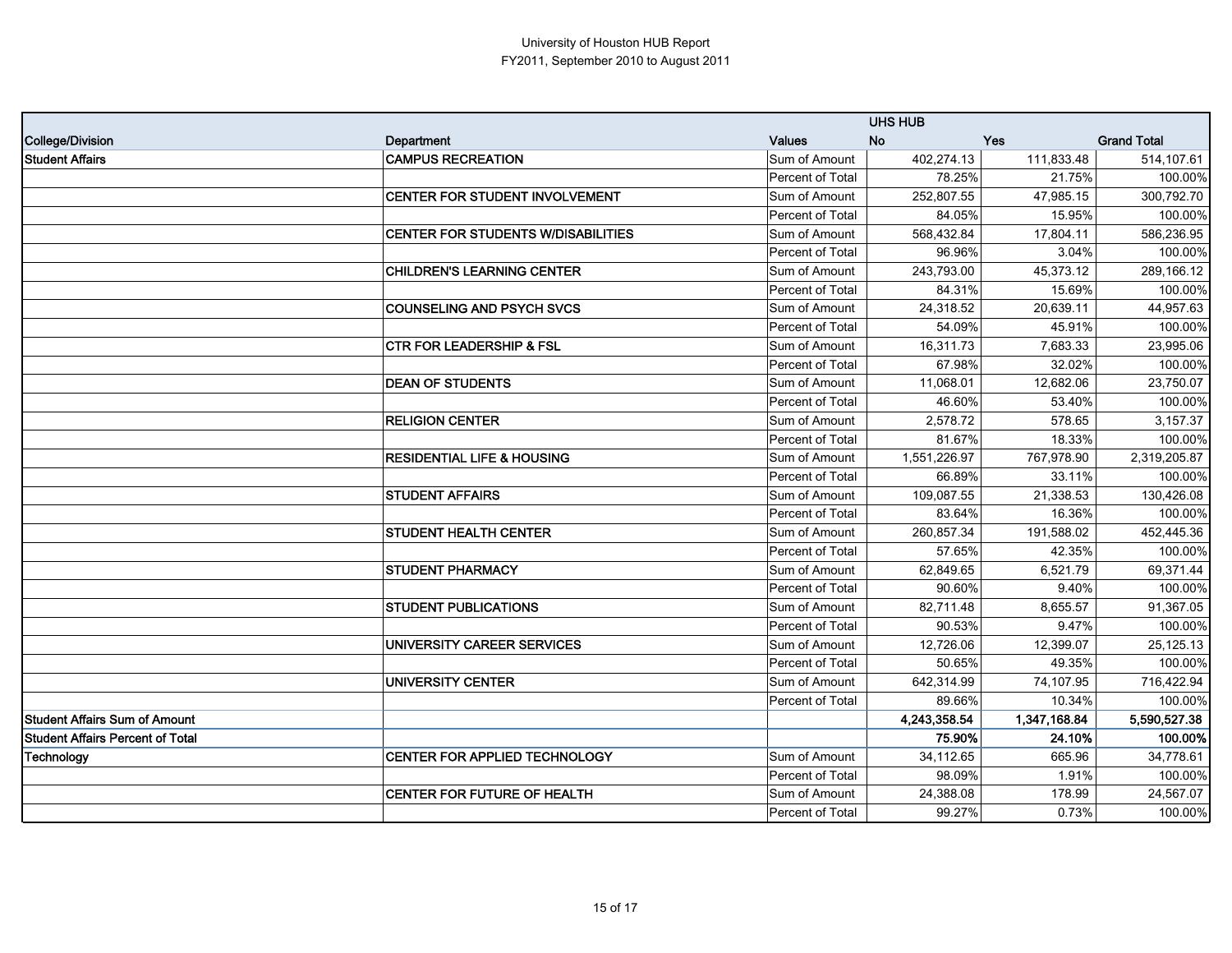|                                    |                                         |                  | <b>UHS HUB</b> |            |                    |
|------------------------------------|-----------------------------------------|------------------|----------------|------------|--------------------|
| College/Division                   | Department                              | <b>Values</b>    | <b>No</b>      | <b>Yes</b> | <b>Grand Total</b> |
| Technology                         | CENTER FOR LIFE SCIENCES TECH           | Sum of Amount    | 97,129.72      | 709.05     | 97,838.77          |
|                                    |                                         | Percent of Total | 99.28%         | 0.72%      | 100.00%            |
|                                    | CENTER FOR TECHNOLOGY LITERACY          | Sum of Amount    | 155,527.24     | 34,810.02  | 190,337.26         |
|                                    |                                         | Percent of Total | 81.71%         | 18.29%     | 100.00%            |
|                                    | <b>CONSTRUCTION MANAGEMENT</b>          | Sum of Amount    | 13,215.86      | 330.42     | 13,546.28          |
|                                    |                                         | Percent of Total | 97.56%         | 2.44%      | 100.00%            |
|                                    | <b>DEAN, TECHNOLOGY</b>                 | Sum of Amount    | 308,368.74     | 460,585.96 | 768,954.70         |
|                                    |                                         | Percent of Total | 40.10%         | 59.90%     | 100.00%            |
|                                    | <b>ENGINEERING TECHNOLOGY</b>           | Sum of Amount    | 237,644.20     | 62,492.94  | 300,137.14         |
|                                    |                                         | Percent of Total | 79.18%         | 20.82%     | 100.00%            |
|                                    | HUMAN DEVELOP AND CONSUMER SCI          | Sum of Amount    | 57,780.41      | 25,083.81  | 82,864.22          |
|                                    |                                         | Percent of Total | 69.73%         | 30.27%     | 100.00%            |
|                                    | <b>INFORMATION &amp; LOGISTICS TECH</b> | Sum of Amount    | 175,550.76     | 103,980.38 | 279,531.14         |
|                                    |                                         | Percent of Total | 62.80%         | 37.20%     | 100.00%            |
|                                    | TX MANUFACTURING ASSISTANCE CTR (TMAC)  | Sum of Amount    | 60,797.79      | 606.59     | 61,404.38          |
|                                    |                                         | Percent of Total | 99.01%         | 0.99%      | 100.00%            |
| <b>Technology Sum of Amount</b>    |                                         |                  | 1,164,515.45   | 689,444.12 | 1,853,959.57       |
| <b>Technology Percent of Total</b> |                                         |                  | 62.81%         | 37.19%     | 100.00%            |
| <b>University Advancement</b>      | <b>ADVANCEMENT INFORMATION SVCS</b>     | Sum of Amount    | 113,063.68     | 87,720.51  | 200,784.19         |
|                                    |                                         | Percent of Total | 56.31%         | 43.69%     | 100.00%            |
|                                    | <b>ANNUAL GIVING</b>                    | Sum of Amount    | 476,615.96     | 12,070.00  | 488,685.96         |
|                                    |                                         | Percent of Total | 97.53%         | 2.47%      | 100.00%            |
|                                    | <b>DEVELOPMENT</b>                      | Sum of Amount    | 30,002.41      | 38,483.56  | 68,485.97          |
|                                    |                                         | Percent of Total | 43.81%         | 56.19%     | 100.00%            |
|                                    | <b>DONOR &amp; ALUMNI RECORDS</b>       | Sum of Amount    | 40,482.40      | 5,918.87   | 46,401.27          |
|                                    |                                         | Percent of Total | 87.24%         | 12.76%     | 100.00%            |
|                                    | <b>INTERNAL COMMUNICATIONS</b>          | Sum of Amount    |                | 6,105.00   | 6,105.00           |
|                                    |                                         | Percent of Total | 0.00%          | 100.00%    | 100.00%            |
|                                    | <b>MARKETING-ADVANCEMENT</b>            | Sum of Amount    | 864,257.04     | 144,012.30 | 1,008,269.34       |
|                                    |                                         | Percent of Total | 85.72%         | 14.28%     | 100.00%            |
|                                    | OFFICE OF SPECIAL EVENTS                | Sum of Amount    | 259,129.86     | 48,656.34  | 307,786.20         |
|                                    |                                         | Percent of Total | 84.19%         | 15.81%     | 100.00%            |
|                                    |                                         |                  |                |            | 87,155.48          |
|                                    | <b>PLANNED GIVING</b>                   | Sum of Amount    | 81,309.81      | 5,845.67   |                    |
|                                    |                                         | Percent of Total | 93.29%         | 6.71%      | 100.00%            |
|                                    | PROSPECT MANAGEMENT & RESEARCH          | Sum of Amount    | 36,066.99      |            | 36,066.99          |